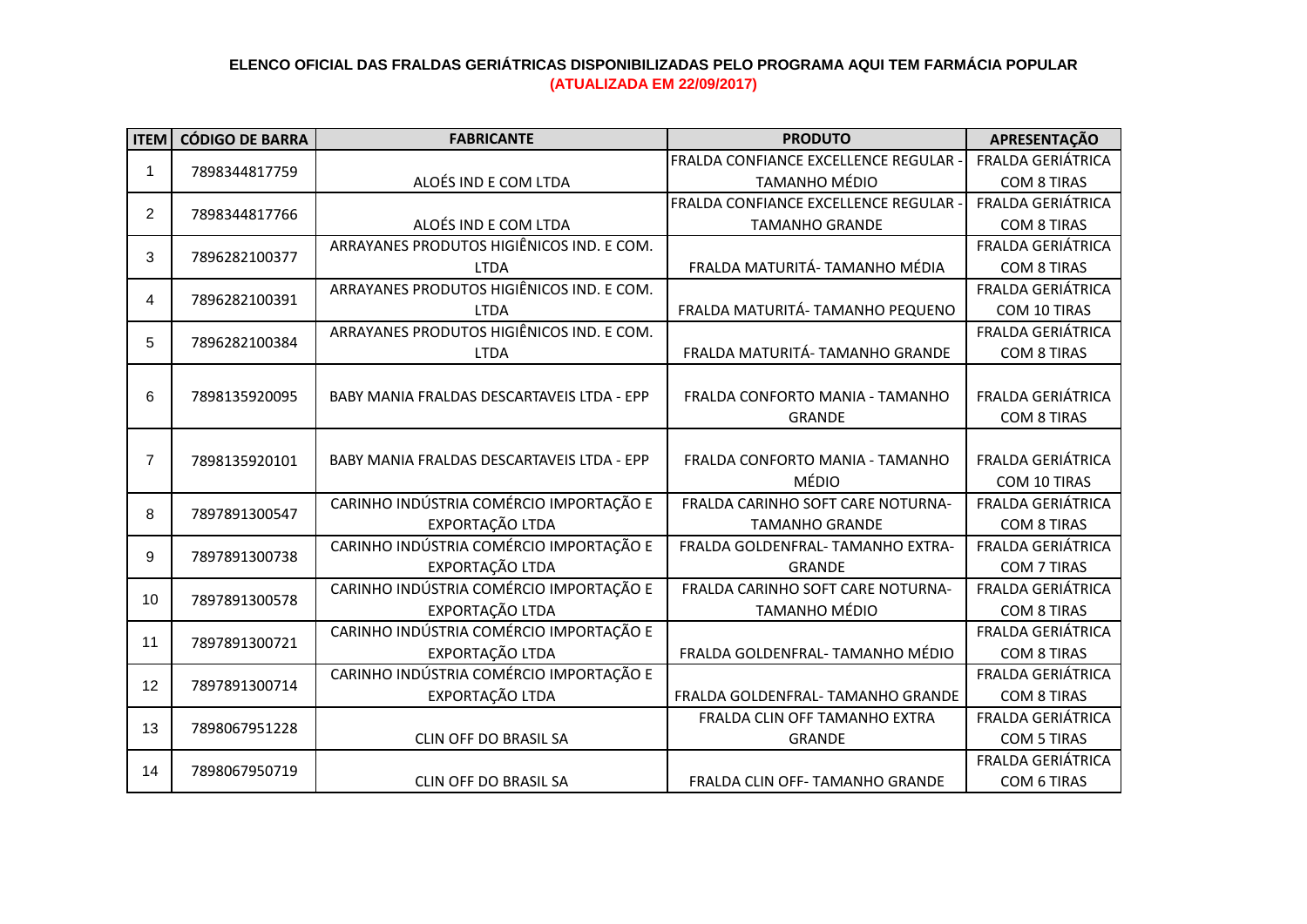| <b>ITEM</b> | <b>CÓDIGO DE BARRA</b> | <b>FABRICANTE</b>                      | <b>PRODUTO</b>                      | APRESENTAÇÃO             |
|-------------|------------------------|----------------------------------------|-------------------------------------|--------------------------|
| 15          | 7898067950702          |                                        |                                     | FRALDA GERIÁTRICA        |
|             |                        | <b>CLIN OFF DO BRASIL SA</b>           | FRALDA CLIN OFF- TAMANHO MÉDIO      | <b>COM 8 TIRAS</b>       |
|             |                        |                                        | FRALDA SENSATY PREMIUM NOTURNO -    |                          |
| 16          | 7891522021122          |                                        | <b>TAMANHO MÉDIO</b>                | FRALDA GERIÁTRICA        |
|             |                        | CONFECÇÕES CAPRICHO LTDA               |                                     | COM 10 TIRAS             |
| 17          | 7891522022242          |                                        | FRALDA MATURI CARE - TAMANHO EXTRA- | <b>FRALDA GERIÁTRICA</b> |
|             |                        | CONFECÇÕES CAPRICHO LTDA               | <b>GRANDE</b>                       | COM 24 TIRAS             |
|             |                        |                                        | FRALDA SENSATY PREMIUM NOTURNO -    |                          |
| 18          | 7891522021139          |                                        | <b>TAMANHO GRANDE</b>               | FRALDA GERIÁTRICA        |
|             |                        | CONFECÇÕES CAPRICHO LTDA               |                                     | <b>COM 8 TIRAS</b>       |
| 19          | 7891522021146          |                                        | FRALDA SENSATY PREMIUM NOTURNA-     | FRALDA GERIÁTRICA        |
|             |                        | CONFECÇÕES CAPRICHO LTDA               | <b>TAMANHO EXTRA-GRANDE</b>         | <b>COM 7 TIRAS</b>       |
| 20          | 7891522021238          |                                        |                                     | FRALDA GERIÁTRICA        |
|             |                        | CONFECÇÕES CAPRICHO LTDA               | FRALDA MATURI CARE - TAMANHO GRANDE | <b>COM 8 TIRAS</b>       |
| 21          | 7891522021245          |                                        | FRALDA MATURI CARE - TAMANHO EXTRA  | <b>FRALDA GERIÁTRICA</b> |
|             |                        | CONFECÇÕES CAPRICHO LTDA               | <b>GRANDE</b>                       | COM 7 TIRAS              |
| 22          | 7891522021221          |                                        |                                     | FRALDA GERIÁTRICA        |
|             |                        | CONFECÇÕES CAPRICHO LTDA               | FRALDA MATURI CARE - TAMANHO MÉDIO  | <b>COM 8 TIRAS</b>       |
| 23          | 7898283815670          |                                        | FRALDA DESCARPACK - TAMANHO         | FRALDA GERIÁTRICA        |
|             |                        | DESCARPACK DESCARTAVEIS DO BRASIL LTDA | <b>PEQUENO</b>                      | COM 10 TIRAS             |
| 24          | 7898283815274          |                                        | FRALDA DESCARPACK PREMIUM -         | FRALDA GERIÁTRICA        |
|             |                        | DESCARPACK DESCARTAVEIS DO BRASIL LTDA | <b>TAMANHO MÉDIO</b>                | <b>COM 8 TIRAS</b>       |
| 25          | 7898283815281          |                                        | FRALDA DESCARPACK PREMIUM -         | <b>FRALDA GERIÁTRICA</b> |
|             |                        | DESCARPACK DESCARTAVEIS DO BRASIL LTDA | <b>TAMANHO GRANDE</b>               | <b>COM 8 TIRAS</b>       |
| 26          | 7898283815298          |                                        | FRALDA DESCARPACK PREMIUM -         | <b>FRALDA GERIÁTRICA</b> |
|             |                        | DESCARPACK DESCARTAVEIS DO BRASIL LTDA | <b>TAMANHO EXTRA GRANDE</b>         | COM 7 TIRAS              |
| 27          | 7898283812921          |                                        |                                     | <b>FRALDA GERIÁTRICA</b> |
|             |                        | DESCARPACK DESCARTAVEIS DO BRASIL LTDA | FRALDA DESCARPACK - TAMANHO MÉDIO   | <b>COM 8 TIRAS</b>       |
| 28          | 7898283812938          |                                        |                                     | FRALDA GERIÁTRICA        |
|             |                        | DESCARPACK DESCARTAVEIS DO BRASIL LTDA | FRALDA DESCARPACK - TAMANHO GRANDE  | <b>COM 8 TIRAS</b>       |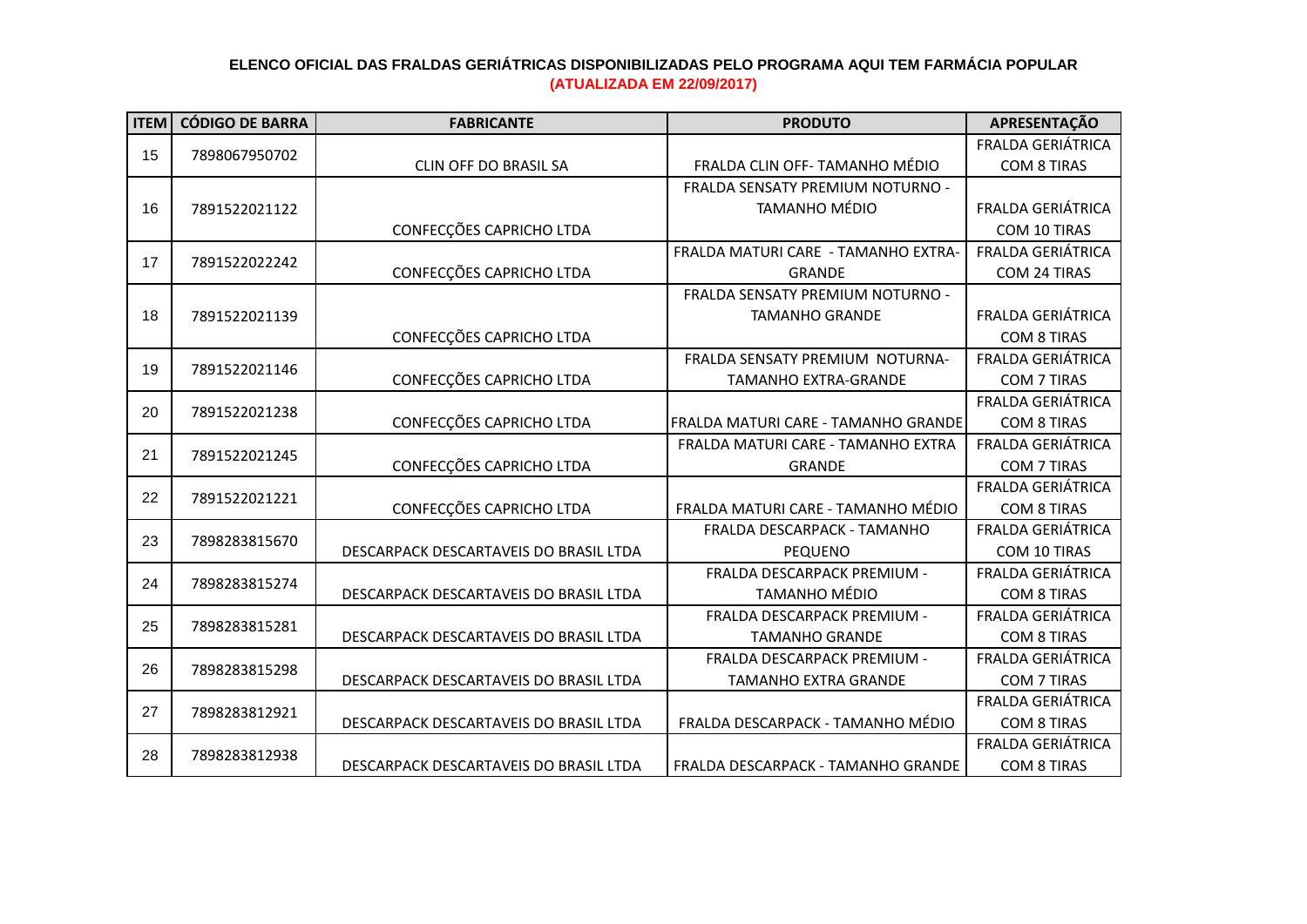| <b>ITEM</b> | <b>CÓDIGO DE BARRA</b> | <b>FABRICANTE</b>                        | <b>PRODUTO</b>                     | APRESENTAÇÃO             |
|-------------|------------------------|------------------------------------------|------------------------------------|--------------------------|
| 29          |                        |                                          | FRALDA DESCARPACK - TAMANHO EXTRA  | <b>FRALDA GERIÁTRICA</b> |
|             | 7898283812945          | DESCARPACK DESCARTAVEIS DO BRASIL LTDA   | <b>GRANDE</b>                      | COM 7 TIRAS              |
|             |                        | DESCART TOP PLUS INDÚSTRIA E COMÉRCIO DE | FRALDA AMORÁVEL- TAMANHO GRANDE    | FRALDA GERIÁTRICA        |
| 30          | 7896297302162          | PRODUTOS PARA HIGIENE LTDA               | <b>NOTURNA</b>                     | COM 10 TIRAS             |
| 31          | 7896297301592          | DESCART TOP PLUS INDÚSTRIA E COMÉRCIO DE |                                    | <b>FRALDA GERIÁTRICA</b> |
|             |                        | PRODUTOS PARA HIGIENE LTDA               | FRALDA AMORÁVEL- TAMANHO GRANDE    | COM 10 TIRAS             |
| 32          | 7896297300946          | DESCART TOP PLUS INDÚSTRIA E COMÉRCIO DE |                                    | <b>FRALDA GERIÁTRICA</b> |
|             |                        | PRODUTOS PARA HIGIENE LTDA               | FRALDA GERIALIMP- TAMANHO MÉDIO    | COM 10 TIRAS             |
| 33          | 7896297302155          | DESCART TOP PLUS INDÚSTRIA E COMÉRCIO DE | FRALDA AMORÁVEL- TAMANHO MÉDIA     | FRALDA GERIÁTRICA        |
|             |                        | PRODUTOS PARA HIGIENE LTDA               | <b>NOTURNA</b>                     | COM 12 TIRAS             |
| 34          | 7896877602217          | DIGUINHO INDUSTRIA E COMERCIO DE FRALDAS |                                    | <b>FRALDA GERIÁTRICA</b> |
|             |                        | <b>LTDA</b>                              | FRALDA SUAVIDADE - TAMANHO MÉDIO   | <b>COM 9 TIRAS</b>       |
| 35          | 7896877602224          | DIGUINHO INDUSTRIA E COMERCIO DE FRALDAS |                                    | <b>FRALDA GERIÁTRICA</b> |
|             |                        | <b>LTDA</b>                              | FRALDA SUAVIDADE - TAMANHO GRANDE  | <b>COM 8 TIRAS</b>       |
| 36          | 7896877602248          | DIGUINHO INDUSTRIA E COMERCIO DE FRALDAS | FRALDA SUAVIDADE - TAMANHO EXTRA   | <b>FRALDA GERIÁTRICA</b> |
|             |                        | <b>LTDA</b>                              | <b>GRANDE</b>                      | <b>COM 7 TIRAS</b>       |
| 37          | 7896877601425          | DIGUINHO INDÚSTRIA E COMÉRCIO DE FRALDAS | FRALDA DIGUIFRAL PREMIUM-TAMANHO   | <b>FRALDA GERIÁTRICA</b> |
|             |                        | <b>LTDA</b>                              | <b>GRANDE</b>                      | <b>COM 8 TIRAS</b>       |
| 38          | 7896877601432          | DIGUINHO INDÚSTRIA E COMÉRCIO DE FRALDAS | FRALDA DIGUIFRAL PREMIUM-TAMANHO   | FRALDA GERIÁTRICA        |
|             |                        | <b>LTDA</b>                              | <b>EXTRA-GRANDE</b>                | <b>COM 7 TIRAS</b>       |
| 39          | 7896877601418          | DIGUINHO INDÚSTRIA E COMÉRCIO DE FRALDAS | FRALDA DIGUIFRAL PREMIUM- TAMANHO  | <b>FRALDA GERIÁTRICA</b> |
|             |                        | <b>LTDA</b>                              | <b>MÉDIO</b>                       | COM 10 TIRAS             |
| 40          | 7896272308509          |                                          |                                    | <b>FRALDA GERIÁTRICA</b> |
|             |                        | DIVINA DAMA IND E COM LTDA               | FRALDA ADULTEX- TAMANHO MÉDIO      | <b>COM 8 TIRAS</b>       |
| 41          | 7898070761623          |                                          | FRALDA DROGA FARMA PONTE -         | FRALDA GERIÁTRICA        |
|             |                        | DIVINA DAMA IND E COM LTDA               | <b>TAMANHO MÉDIO</b>               | <b>COM 8 TIRAS</b>       |
| 42          | 7896272309148          |                                          |                                    | <b>FRALDA GERIÁTRICA</b> |
|             |                        | DIVINA DAMA IND E COM LTDA               | FRALDA DROGA ÉTICA - TAMANHO MÉDIO | <b>COM 8 TIRAS</b>       |
| 43          | 7896272306710          |                                          | FRALDA DROGA FORTE FARMA -         | FRALDA GERIÁTRICA        |
|             |                        | DIVINA DAMA IND E COM LTDA               | <b>TAMANHO MÉDIO</b>               | <b>COM 8 TIRAS</b>       |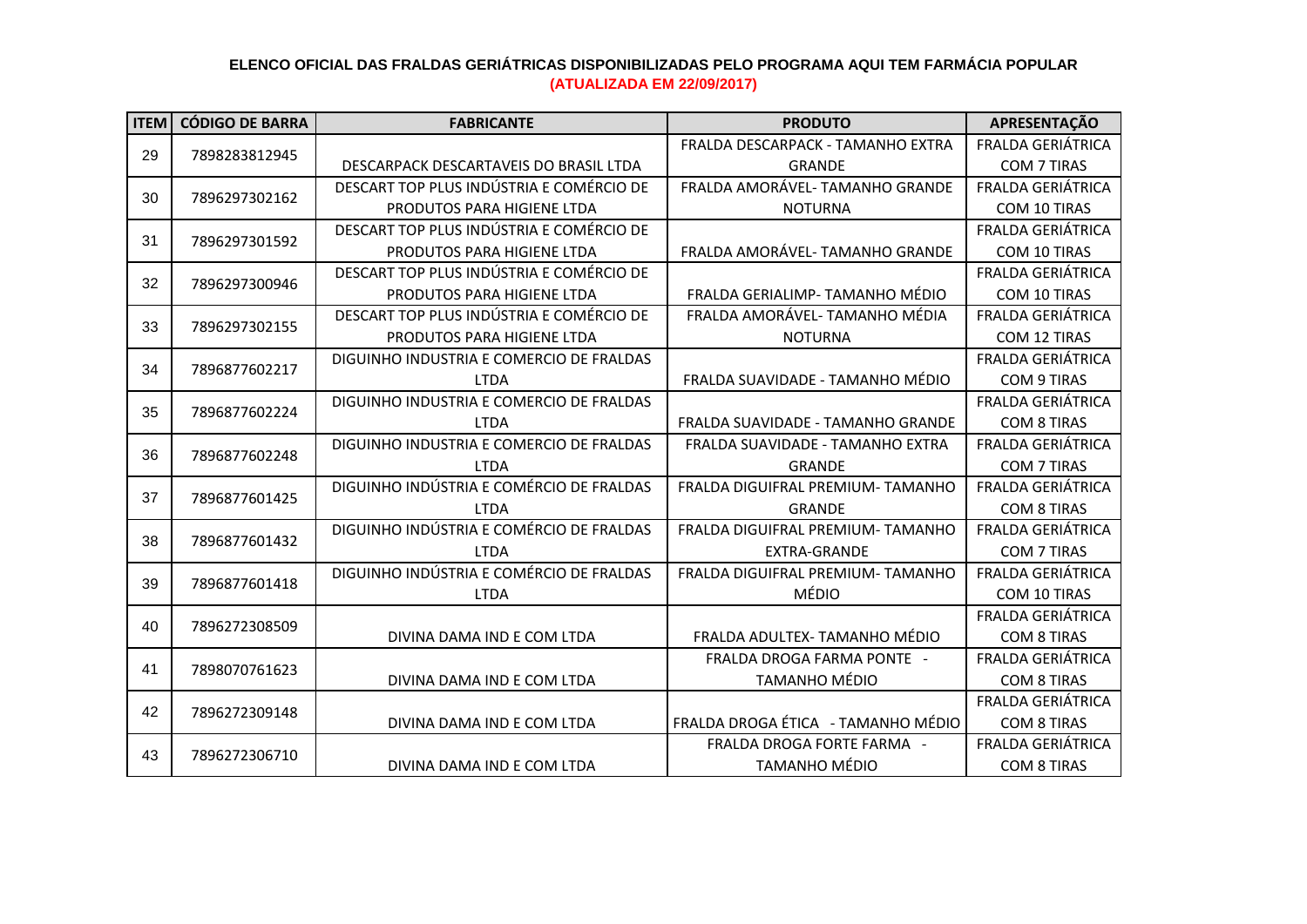| <b>ITEM</b> | <b>CÓDIGO DE BARRA</b> | <b>FABRICANTE</b>          | <b>PRODUTO</b>                        | APRESENTAÇÃO             |
|-------------|------------------------|----------------------------|---------------------------------------|--------------------------|
|             |                        |                            |                                       | <b>FRALDA GERIÁTRICA</b> |
| 44          | 7896272310274          | DIVINA DAMA IND E COM LTDA | FRALDA GERIN PLUS - TAMANHO GRANDE    | <b>COM 8 TIRAS</b>       |
| 45          |                        |                            | FRALDA DROGARIAS GUANABARA -          | FRALDA GERIÁTRICA        |
|             | 7896272310199          | DIVINA DAMA IND E COM LTDA | <b>TAMANHO MÉDIO</b>                  | <b>COM 8 TIRAS</b>       |
| 46          |                        |                            | FRALDA DROGARIAS GUANABARA -          | FRALDA GERIÁTRICA        |
|             | 7896272310229          | DIVINA DAMA IND E COM LTDA | <b>TAMANHO GRANDE</b>                 | <b>COM 24 TIRAS</b>      |
| 47          | 7898070760695          |                            | FRALDA DROGARIAS OFERTÃO - TAMANHO    | FRALDA GERIÁTRICA        |
|             |                        | DIVINA DAMA IND E COM LTDA | <b>GRANDE</b>                         | <b>COM 8 TIRAS</b>       |
| 48          | 7896272310380          |                            |                                       | FRALDA GERIÁTRICA        |
|             |                        | DIVINA DAMA IND E COM LTDA | FRALDA VIVA MAIS - TAMANHO GRANDE     | <b>COM 8 TIRAS</b>       |
| 49          | 7896272308523          |                            | <b>FRALDA ADULTEX- TAMANHO EXTRA-</b> | <b>FRALDA GERIÁTRICA</b> |
|             |                        | DIVINA DAMA IND E COM LTDA | <b>GRANDE</b>                         | <b>COM 8 TIRAS</b>       |
| 50          | 7896272306185          |                            |                                       | <b>FRALDA GERIÁTRICA</b> |
|             |                        | DIVINA DAMA IND E COM LTDA | FRALDA AMPLA GERIN - TAMANHO MÉDIO    | COM 24 TIRAS             |
| 51          | 7898905915085          |                            | FRALDA DROGARIAS ATUAL - TAMANHO      | <b>FRALDA GERIÁTRICA</b> |
|             |                        | DIVINA DAMA IND E COM LTDA | <b>MÉDIO</b>                          | <b>COM 8 TIRAS</b>       |
| 52          | 7896272310595          |                            | FRALDA DROGARIAS OFERTÃO - TAMANHO    | FRALDA GERIÁTRICA        |
|             |                        | DIVINA DAMA IND E COM LTDA | <b>MÉDIO</b>                          | <b>COM 8 TIRAS</b>       |
| 53          | 7896272309131          |                            | FRALDA DROGA ÉTICA - TAMANHO          | FRALDA GERIÁTRICA        |
|             |                        | DIVINA DAMA IND E COM LTDA | <b>GRANDE</b>                         | <b>COM 8 TIRAS</b>       |
| 54          | 7898070761630          |                            | FRALDA DROGA FARMA PONTE -            | <b>FRALDA GERIÁTRICA</b> |
|             |                        | DIVINA DAMA IND E COM LTDA | <b>TAMANHO GRANDE</b>                 | <b>COM 8 TIRAS</b>       |
| 55          | 7896272308592          |                            | FRALDA DROGARIAS LEGITIMA - TAMANHO   | FRALDA GERIÁTRICA        |
|             |                        | DIVINA DAMA IND E COM LTDA | <b>GRANDE</b>                         | <b>COM 8 TIRAS</b>       |
| 56          | 7896272308516          |                            |                                       | FRALDA GERIÁTRICA        |
|             |                        | DIVINA DAMA IND E COM LTDA | FRALDA ADULTEX- TAMANHO GRANDE        | <b>COM 8 TIRAS</b>       |
| 57          | 7896272310182          |                            | <b>FRALDA DROGARIAS GUANABARA -</b>   | <b>FRALDA GERIÁTRICA</b> |
|             |                        | DIVINA DAMA IND E COM LTDA | <b>TAMANHO GRANDE</b>                 | <b>COM 8 TIRAS</b>       |
| 58          | 7898070761654          |                            |                                       | FRALDA GERIÁTRICA        |
|             |                        | DIVINA DAMA IND E COM LTDA | FRALDA BIFARMA - TAMANHO MÉDIO        | <b>COM 8 TIRAS</b>       |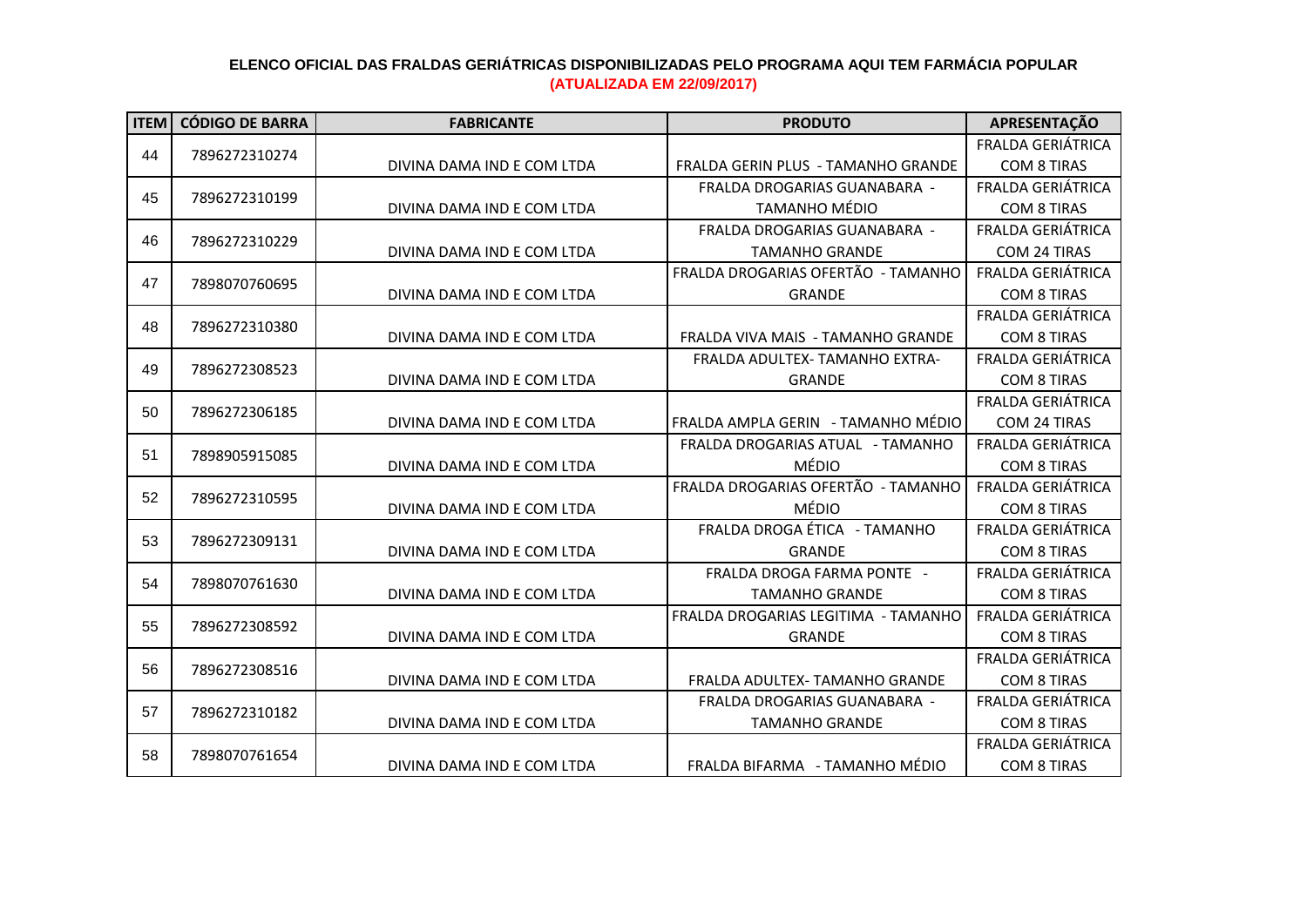| <b>ITEM</b> | <b>CÓDIGO DE BARRA</b> | <b>FABRICANTE</b>                         | <b>PRODUTO</b>                       | APRESENTAÇÃO             |
|-------------|------------------------|-------------------------------------------|--------------------------------------|--------------------------|
| 59          |                        |                                           |                                      | <b>FRALDA GERIÁTRICA</b> |
|             | 7898070761661          | DIVINA DAMA IND E COM LTDA                | FRALDA BIFARMA - TAMANHO GRANDE      | <b>COM 8 TIRAS</b>       |
|             |                        |                                           | FRALDA DROGARIAS TAMOIO - TAMANHO    | <b>FRALDA GERIÁTRICA</b> |
| 60          | 7896272310540          | DIVINA DAMA IND E COM LTDA                | MÉDIO                                | <b>COM 8 TIRAS</b>       |
| 61          |                        |                                           | FRALDA DROGARIAS LEGITIMA - TAMANHO  | FRALDA GERIÁTRICA        |
|             | 7896272308585          | DIVINA DAMA IND E COM LTDA                | MÉDIO                                | <b>COM 8 TIRAS</b>       |
| 62          |                        |                                           |                                      | FRALDA GERIÁTRICA        |
|             | 7896272310281          | DIVINA DAMA IND E COM LTDA                | FRALDA GERIN PLUS - TAMANHO MÉDIO    | <b>COM 8 TIRAS</b>       |
| 63          | 7898070760992          |                                           |                                      | FRALDA GERIÁTRICA        |
|             |                        | DIVINA DAMA IND E COM LTDA                | FRALDA VIVA MAIS - TAMANHO MÉDIO     | <b>COM 8 TIRAS</b>       |
| 64          | 7896272309179          |                                           | FRALDA AMPLA GERIN - TAMANHO         | FRALDA GERIÁTRICA        |
|             |                        | DIVINA DAMA IND E COM LTDA                | PEQUENO                              | <b>COM 8 TIRAS</b>       |
| 65          | 7896272309193          |                                           | FRALDA AMPLA GERIN - TAMANHO         | FRALDA GERIÁTRICA        |
|             |                        | DIVINA DAMA IND E COM LTDA                | <b>GRANDE</b>                        | <b>COM 8 TIRAS</b>       |
| 66          | 7896272306178          |                                           | FRALDA AMPLA GERIN - TAMANHO         | FRALDA GERIÁTRICA        |
|             |                        | DIVINA DAMA IND E COM LTDA                | <b>GRANDE</b>                        | <b>COM 24 TIRAS</b>      |
| 67          | 7896272309186          |                                           |                                      | <b>FRALDA GERIÁTRICA</b> |
|             |                        | DIVINA DAMA IND E COM LTDA                | FRALDA AMPLA GERIN - TAMANHO MÉDIO   | <b>COM 8 TIRAS</b>       |
| 68          | 7898943181060          | EMBRAFRAL INDÚSTRIA E COMERCIO DE FRALDAS | FRALDA VIVAMIX- TAMANHO EXTRA-       | FRALDA GERIÁTRICA        |
|             |                        | LTDA.                                     | <b>GRANDE</b>                        | COM 32 TIRAS             |
| 69          | 7898943181053          | EMBRAFRAL INDÚSTRIA E COMERCIO DE FRALDAS |                                      | FRALDA GERIÁTRICA        |
|             |                        | LTDA.                                     | FRALDA VIVAMIX- TAMANHO GRANDE       | COM 40 TIRAS             |
| 70          | 7898943181046          | EMBRAFRAL INDÚSTRIA E COMERCIO DE FRALDAS |                                      | FRALDA GERIÁTRICA        |
|             |                        | LTDA.                                     | FRALDA VIVAMIX- TAMANHO MÉDIO        | COM 40 TIRAS             |
| 71          | 7898039563459          |                                           | FRALDA HIGIFRAL PREMIUM HIPER PACK - | <b>FRALDA GERIÁTRICA</b> |
|             |                        | EUROFRAL IND. PROD. HIG. E TERM. LTDA.    | <b>TAMANHO MÉDIO</b>                 | COM 20 TIRAS             |
| 72          | 7898039563466          |                                           | FRALDA HIGIFRAL PREMIUM HIPER PACK - | <b>FRALDA GERIÁTRICA</b> |
|             |                        | EUROFRAL IND. PROD. HIG. E TERM. LTDA.    | <b>TAMANHO GRANDE</b>                | COM 18 TIRAS             |
| 73          | 7898039563411          |                                           | FRALDA HIGIFRAL NOITE E DIA- TAMANHO | FRALDA GERIÁTRICA        |
|             |                        | EUROFRAL IND. PROD. HIG. E TERM. LTDA.    | PEQUENO                              | COM 10 TIRAS             |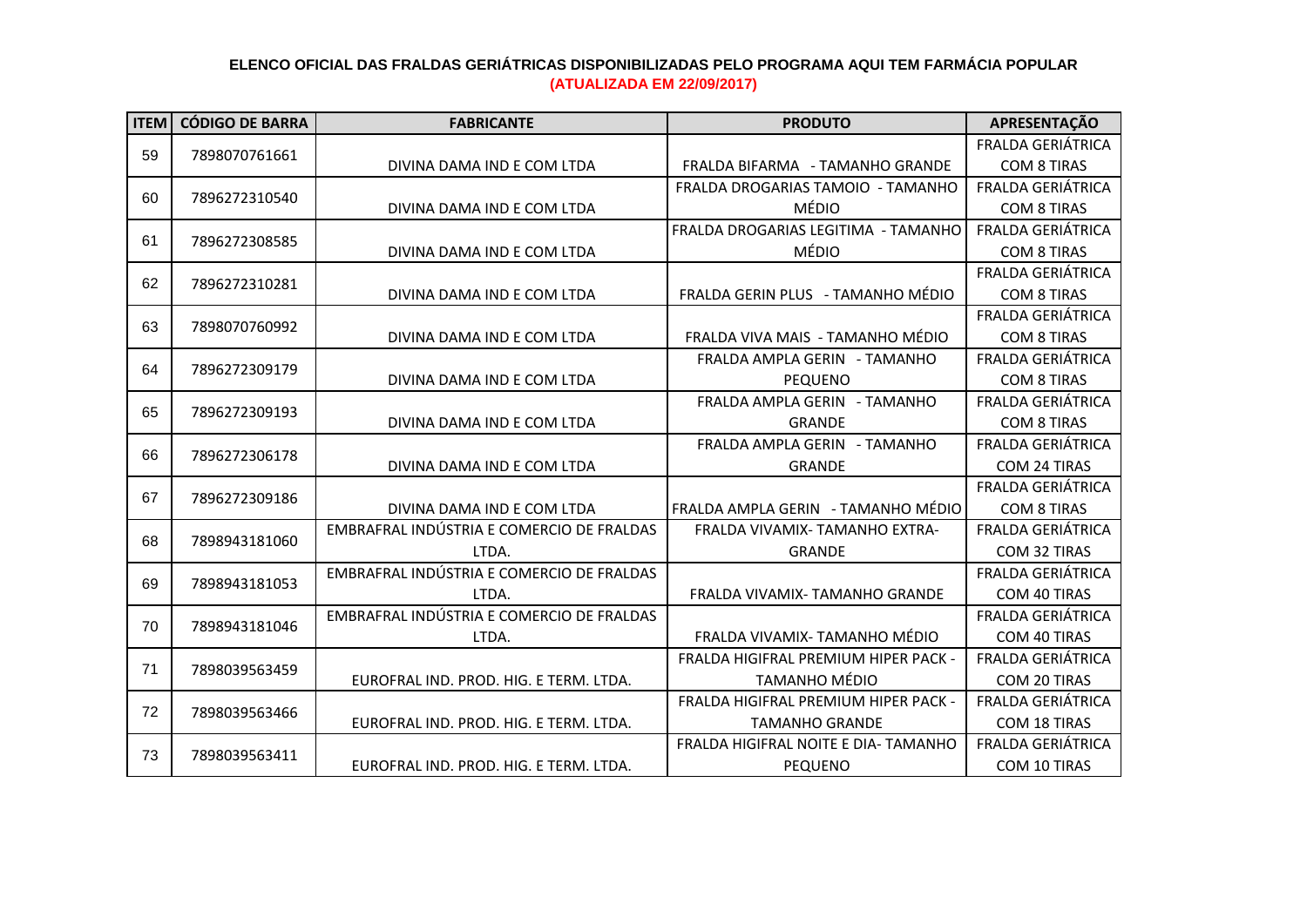| <b>ITEM</b> | <b>CÓDIGO DE BARRA</b> | <b>FABRICANTE</b>                           | <b>PRODUTO</b>                        | APRESENTAÇÃO             |
|-------------|------------------------|---------------------------------------------|---------------------------------------|--------------------------|
|             |                        |                                             | FRALDA HIGIFRAL NOITE E DIA- TAMANHO  | <b>FRALDA GERIÁTRICA</b> |
| 74          | 7898039563435          | EUROFRAL IND. PROD. HIG. E TERM. LTDA.      | <b>GRANDE</b>                         | <b>COM 8 TIRAS</b>       |
| 75          | 7898039562544          |                                             | FRALDA HIGIFRAL CONFORT - TAMANHO     | <b>FRALDA GERIÁTRICA</b> |
|             |                        | EUROFRAL IND. PROD. HIG. E TERM. LTDA.      | <b>GRANDE</b>                         | <b>COM 8 TIRAS</b>       |
| 76          | 7898039566115          |                                             | FRALDA HIGIFRAL PREMIUM HIPER PACK -  | FRALDA GERIÁTRICA        |
|             |                        | EUROFRAL IND. PROD. HIG. E TERM. LTDA.      | <b>TAMANHO EXTRA GRANDE</b>           | COM 16 TIRAS             |
| 77          | 7898039562537          |                                             | FRALDA HIGIFRAL CONFORT - TAMANHO     | FRALDA GERIÁTRICA        |
|             |                        | EUROFRAL IND. PROD. HIG. E TERM. LTDA.      | <b>MÉDIO</b>                          | <b>COM 8 TIRAS</b>       |
| 78          | 7898039562520          |                                             | FRALDA HIGIFRAL CONFORT - TAMANHO     | FRALDA GERIÁTRICA        |
|             |                        | EUROFRAL IND. PROD. HIG. E TERM. LTDA.      | <b>PEQUENO</b>                        | COM 10 TIRAS             |
| 79          | 7898039563275          |                                             | FRALDA HIGIFRAL CONFORT - TAMANHO     | FRALDA GERIÁTRICA        |
|             |                        | EUROFRAL IND. PROD. HIG. E TERM. LTDA.      | EXTRAGRANDE                           | COM 7 TIRAS              |
| 80          | 7898039563428          |                                             | FRALDA HIGIFRAL NOITE E DIA- TAMANHO  | FRALDA GERIÁTRICA        |
|             |                        | EUROFRAL IND. PROD. HIG. E TERM. LTDA.      | MÉDIO                                 | <b>COM 9 TIRAS</b>       |
| 81          | 7898039563442          |                                             | FRALDA HIGIFRAL NOITE E DIA- TAMANHO  | <b>FRALDA GERIÁTRICA</b> |
|             |                        | EUROFRAL IND. PROD. HIG. E TERM. LTDA.      | <b>EXTRA-GRANDE</b>                   | COM 7 TIRAS              |
| 82          | 7898039564166          | EUROFRAL INDÚSTRIA DE PRODUTOS HIGIÊNICOS E | <b>FRALDA SOLUCION CONFORT LINE -</b> | FRALDA GERIÁTRICA        |
|             |                        | <b>TERMOPLÁSTICOS LTDA</b>                  | <b>TAMANHO GRANDE</b>                 | <b>COM 30 TIRAS</b>      |
| 83          | 7898039564159          | EUROFRAL INDÚSTRIA DE PRODUTOS HIGIÊNICOS E | FRALDA SOLUCION CONFORT LINE -        | <b>FRALDA GERIÁTRICA</b> |
|             |                        | <b>TERMOPLÁSTICOS LTDA</b>                  | <b>TAMANHO MÉDIO</b>                  | COM 30 TIRAS             |
| 84          | 7898039563329          | EUROFRAL INDÚSTRIA DE PRODUTOS HIGIÊNICOS E |                                       | <b>FRALDA GERIÁTRICA</b> |
|             |                        | <b>TERMOPLÁSTICOS LTDA</b>                  | FRALDA VIDA NOVA - TAMANHO GRANDE     | COM 28 TIRAS             |
| 85          | 7898039564173          | EUROFRAL INDÚSTRIA DE PRODUTOS HIGIÊNICOS E | FRALDA SOLUCION CONFORT LINE -        | FRALDA GERIÁTRICA        |
|             |                        | <b>TERMOPLÁSTICOS LTDA</b>                  | <b>TAMANHO EXTRA-GRANDE</b>           | COM 26 TIRAS             |
| 86          | 7898039563312          | EUROFRAL INDÚSTRIA DE PRODUTOS HIGIÊNICOS E |                                       | <b>FRALDA GERIÁTRICA</b> |
|             |                        | <b>TERMOPLÁSTICOS LTDA</b>                  | FRALDA VIDA NOVA - TAMANHO MÉDIO      | COM 32 TIRAS             |
| 87          | 7898039563305          | EUROFRAL INDÚSTRIA DE PRODUTOS HIGIÊNICOS E |                                       | <b>FRALDA GERIÁTRICA</b> |
|             |                        | <b>TERMOPLÁSTICOS LTDA</b>                  | FRALDA VIDA NOVA - TAMANHO PEQUENO    | COM 36 TIRAS             |
| 88          | 7898039563336          | EUROFRAL INDÚSTRIA DE PRODUTOS HIGIÊNICOS E | FRALDA VIDA NOVA - TAMANHO EXTRA-     | FRALDA GERIÁTRICA        |
|             |                        | <b>TERMOPLÁSTICOS LTDA</b>                  | <b>GRANDE</b>                         | <b>COM 24 TIRAS</b>      |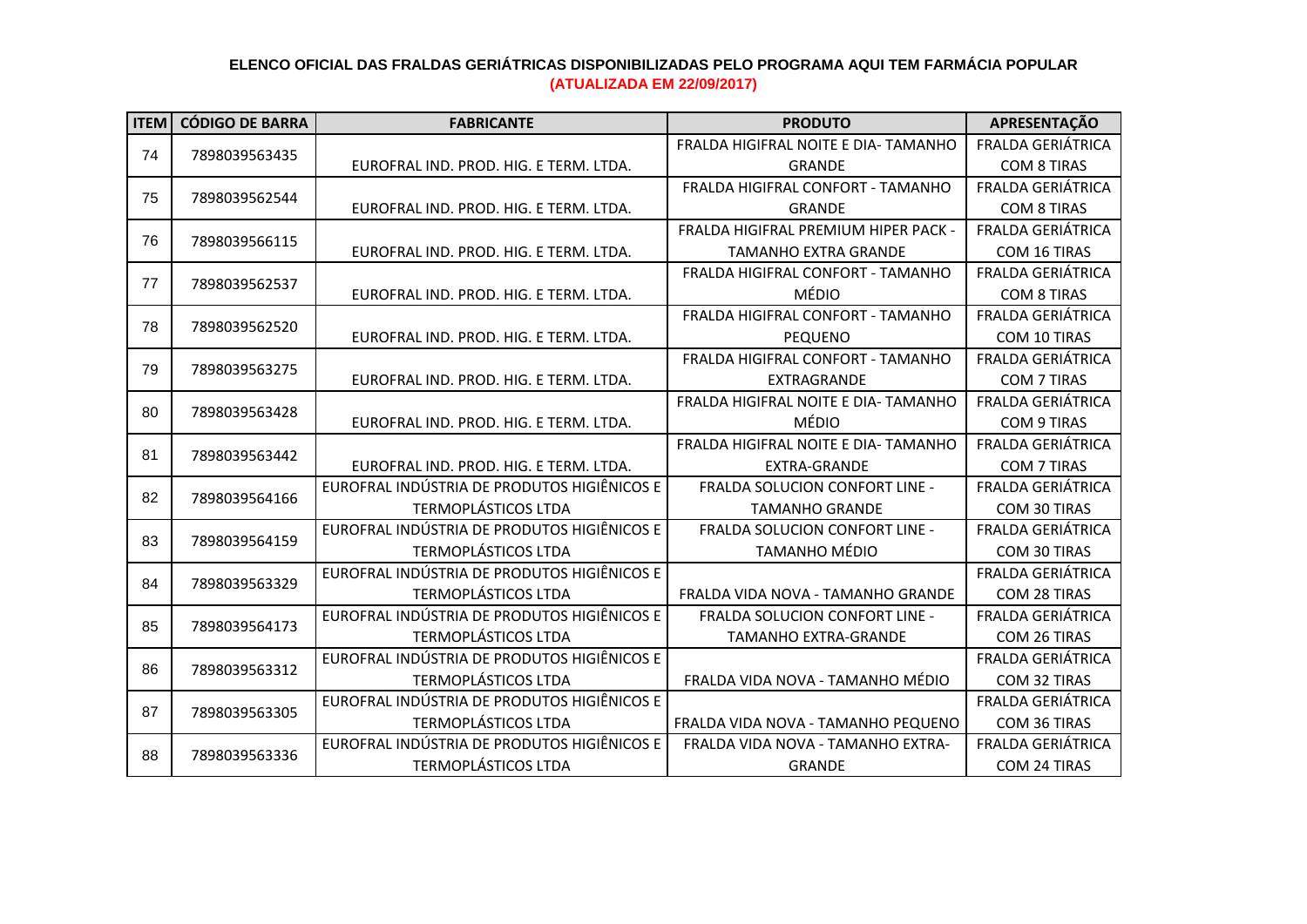| <b>ITEM</b> | <b>CÓDIGO DE BARRA</b> | <b>FABRICANTE</b>                           | <b>PRODUTO</b>                      | APRESENTAÇÃO             |
|-------------|------------------------|---------------------------------------------|-------------------------------------|--------------------------|
| 89          | 7898039566030          | EUROFRAL INDÚSTRIA DE PRODUTOS HIGIÊNICOS E | FRALDA VIDA NOVA GENÉRICA - TAMANHO | <b>FRALDA GERIÁTRICA</b> |
|             |                        | <b>TERMOPLÁSTICOS LTDA</b>                  | PEQUENO                             | COM 10 TIRAS             |
|             | 90<br>7898039566047    | EUROFRAL INDÚSTRIA DE PRODUTOS HIGIÊNICOS E | FRALDA VIDA NOVA GENÉRICA - TAMANHO | <b>FRALDA GERIÁTRICA</b> |
|             |                        | <b>TERMOPLÁSTICOS LTDA</b>                  | <b>EXTRA-GRANDE</b>                 | <b>COM 7 TIRAS</b>       |
| 91          | 7898039562582          | EUROFRAL INDÚSTRIA DE PRODUTOS HIGIÊNICOS E | FRALDA VIDA NOVA GENÉRICA - TAMANHO | FRALDA GERIÁTRICA        |
|             |                        | <b>TERMOPLÁSTICOS LTDA</b>                  | <b>GRANDE</b>                       | <b>COM 8 TIRAS</b>       |
| 92          | 7898039563664          | EUROFRAL INDÚSTRIA DE PRODUTOS HIGIÊNICOS E | FRALDA VIDA NOVA GENÉRICA - TAMANHO | <b>FRALDA GERIÁTRICA</b> |
|             |                        | <b>TERMOPLÁSTICOS LTDA</b>                  | <b>MÉDIO</b>                        | <b>COM 8 TIRAS</b>       |
| 93          | 7896064486101          |                                             | FRALDA NATURAL MASTER ECONÔMICO -   | FRALDA GERIÁTRICA        |
|             |                        | EVER GREEN INDÚSTRIA E COMÉRCIO LTDA.       | <b>TAMANHO MÉDIO</b>                | COM 18 TIRAS             |
| 94          | 7896064486170          |                                             |                                     | FRALDA GERIÁTRICA        |
|             |                        | EVER GREEN INDÚSTRIA E COMÉRCIO LTDA.       | FRALDA GERIAMAX - TAMANHO GRANDE    | <b>COM 8 TIRAS</b>       |
| 95          | 7896064486125          |                                             | FRALDA NATURAL MASTER NORMAL -      | <b>FRALDA GERIÁTRICA</b> |
|             |                        | EVER GREEN INDÚSTRIA E COMÉRCIO LTDA.       | <b>TAMANHO MÉDIO</b>                | <b>COM 9 TIRAS</b>       |
| 96          | 7896064486200          |                                             | FRALDA NATURAL MASTER PREMIUM DIA E | FRALDA GERIÁTRICA        |
|             |                        | EVER GREEN INDÚSTRIA E COMÉRCIO LTDA.       | NOITE- TAMANHO MÉDIO                | COM 9 TIRAS              |
| 97          | 7896064486163          |                                             |                                     | FRALDA GERIÁTRICA        |
|             |                        | EVER GREEN INDÚSTRIA E COMÉRCIO LTDA.       | FRALDA GERIAMAX - TAMANHO MÉDIO     | <b>COM 9 TIRAS</b>       |
| 98          | 7896064488822          |                                             | FRALDA NATURAL MASTER PRIME -       | FRALDA GERIÁTRICA        |
|             |                        | EVER GREEN INDÚSTRIA E COMÉRCIO LTDA.       | TAMANHO GRANDE/EXTRA-GRANDE         | COM 16 TIRAS             |
| 99          | 7896064474030          |                                             | FRALDA GERIAMAX ECONÔMICO -         | FRALDA GERIÁTRICA        |
|             |                        | EVER GREEN INDÚSTRIA E COMÉRCIO LTDA.       | <b>TAMANHO EXTRA-GRANDE</b>         | COM 22 TIRAS             |
| 100         | 7896064474023          |                                             | FRALDA GERIAMAX ECONÔMICO -         | FRALDA GERIÁTRICA        |
|             |                        | EVER GREEN INDÚSTRIA E COMÉRCIO LTDA.       | <b>TAMANHO GRANDE</b>               | COM 24 TIRAS             |
| 101         | 7896064474016          |                                             | FRALDA GERIAMAX ECONÔMICO -         | <b>FRALDA GERIÁTRICA</b> |
|             |                        | EVER GREEN INDÚSTRIA E COMÉRCIO LTDA.       | <b>TAMANHO MÉDIO</b>                | COM 26 TIRAS             |
| 102         | 7896064486217          |                                             | FRALDA NATURAL MASTER PREMIUM DIA E | FRALDA GERIÁTRICA        |
|             |                        | EVER GREEN INDÚSTRIA E COMÉRCIO LTDA.       | <b>NOITE- TAMANHO GRANDE</b>        | <b>COM 8 TIRAS</b>       |
|             |                        |                                             | FRALDA NATURAL MASTER PRIME -       | FRALDA GERIÁTRICA        |
| 103         | 7896064488815          | EVER GREEN INDÚSTRIA E COMÉRCIO LTDA.       | TAMANHO PEQUENO/MÉDIO               | COM 16 TIRAS             |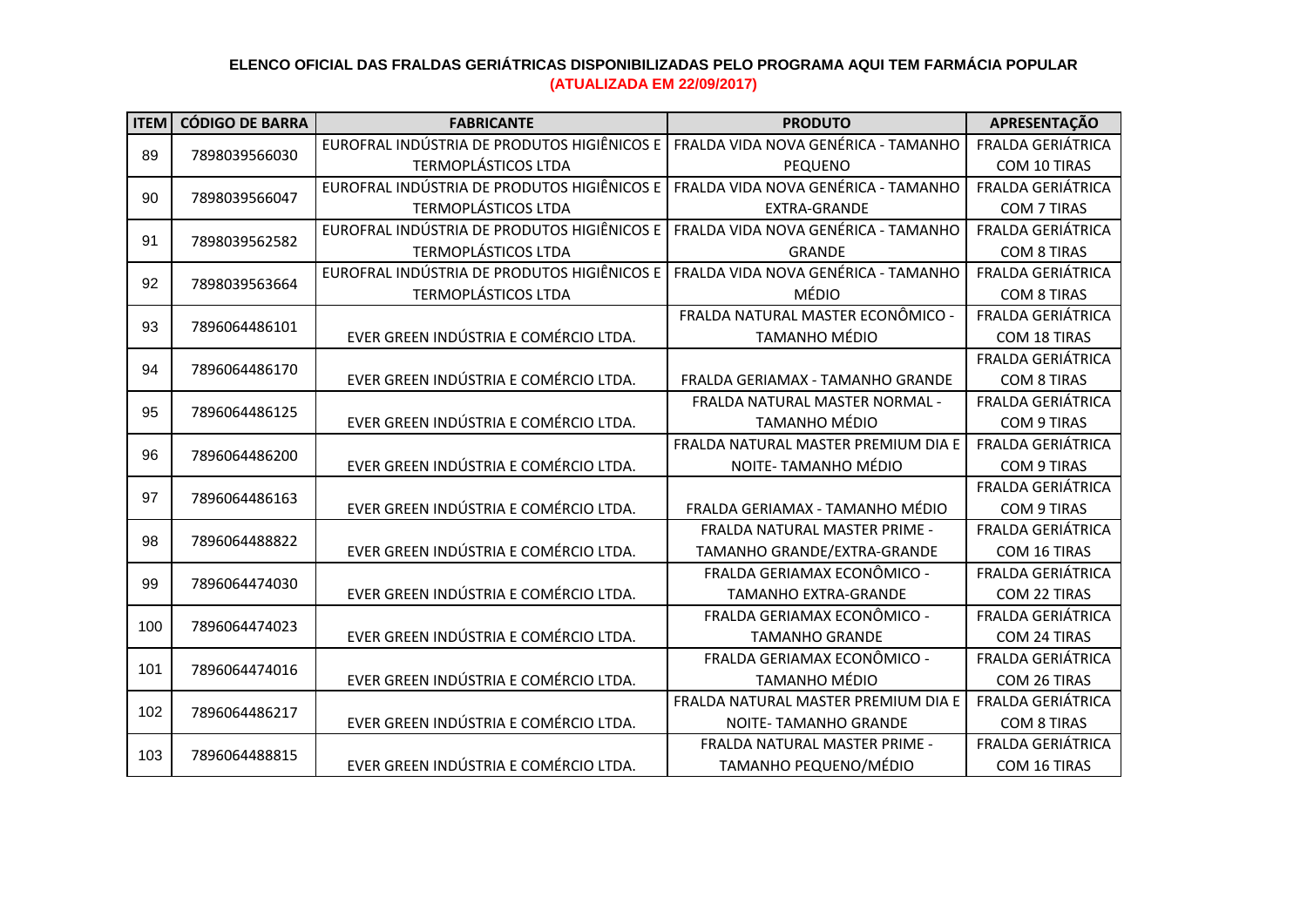| <b>ITEM</b> | <b>CÓDIGO DE BARRA</b> | <b>FABRICANTE</b>                     | <b>PRODUTO</b>                      | APRESENTAÇÃO             |
|-------------|------------------------|---------------------------------------|-------------------------------------|--------------------------|
|             |                        |                                       | FRALDA NATURAL MASTER NORMAL-       | FRALDA GERIÁTRICA        |
| 104         | 7896064486149          | EVER GREEN INDÚSTRIA E COMÉRCIO LTDA. | <b>TAMANHO GRANDE</b>               | <b>COM 8 TIRAS</b>       |
|             |                        |                                       | FRALDA NATURAL MASTER- TAMANHO      | FRALDA GERIÁTRICA        |
| 105         | 7896064486118          | EVER GREEN INDÚSTRIA E COMÉRCIO LTDA. | <b>PEQUENO</b>                      | COM 12 TIRAS             |
| 106         |                        |                                       | FRALDA NATURAL MASTER ECONÔMICO -   | FRALDA GERIÁTRICA        |
|             | 7896064486095          | EVER GREEN INDÚSTRIA E COMÉRCIO LTDA. | <b>TAMANHO GRANDE</b>               | COM 16 TIRAS             |
|             |                        |                                       |                                     |                          |
| 107         | 7896064486224          |                                       | FRALDA NATURAL MASTER PREMIUM DIA E | <b>FRALDA GERIÁTRICA</b> |
|             |                        | EVER GREEN INDÚSTRIA E COMÉRCIO LTDA. | NOITE- TAMANHO EXTRA-GRANDE         | <b>COM 7 TIRAS</b>       |
| 108         |                        |                                       | FRALDA NATURAL MASTER-TAMANHO       | FRALDA GERIÁTRICA        |
|             | 7896064486309          | EVER GREEN INDÚSTRIA E COMÉRCIO LTDA. | EXTRA-GRANDE                        | <b>COM 7 TIRAS</b>       |
|             |                        | FORTE BELLA IND E COM DE COSMETICOS E |                                     | <b>FRALDA GERIÁTRICA</b> |
| 109         | 7898911199080          | PRODUTOS DE HIGIENE LTDA.             | FRALDA DELICATA SOFT- TAMANHO MÉDIA | <b>COM 8 TIRAS</b>       |
|             |                        | FORTE BELLA IND E COM DE COSMETICOS E | FRALDA DELICATA SOFT- TAMANHO       | <b>FRALDA GERIÁTRICA</b> |
| 110         | 7898911199110          | PRODUTOS DE HIGIENE LTDA.             | <b>GRANDE</b>                       | <b>COM 8 TIRAS</b>       |
|             |                        | FORTE BELLA IND E COM DE COSMETICOS E | FRALDA DELICATA SOFT- TAMANHO       | FRALDA GERIÁTRICA        |
| 111         | 7898911199127          | PRODUTOS DE HIGIENE LTDA.             | EXTRAGRANDE                         | <b>COM 7 TIRAS</b>       |
|             |                        |                                       | FRALDA AGA SENIOR ADULT TAMANHO     | FRALDA GERIÁTRICA        |
| 112         | 7898914605137          | FRALDAS CK INDÚSTRIA E COMÉRCIO LTDA  | MÉDIA                               | <b>COM 8 TIRAS</b>       |
|             |                        |                                       |                                     | <b>FRALDA GERIÁTRICA</b> |
| 113         | 7898914605021          | FRALDAS CK INDÚSTRIA E COMÉRCIO LTDA  | FRALDA CK ADULT- TAMANHO MÉDIA      | <b>COM 8 TIRAS</b>       |
| 114         |                        |                                       |                                     | <b>FRALDA GERIÁTRICA</b> |
|             | 7898914605014          | FRALDAS CK INDÚSTRIA E COMÉRCIO LTDA  | FRALDA CK ADULT- TAMANHO GRANDE     | <b>COM 8 TIRAS</b>       |
| 115         |                        |                                       | FRALDA CK NOTURNA TAMANHO           | FRALDA GERIÁTRICA        |
|             | 7898914605175          | FRALDAS CK INDÚSTRIA E COMÉRCIO LTDA  | EXTRAGRANDE                         | COM 20 TIRAS             |
| 116         | 7898914605120          |                                       |                                     | FRALDA GERIÁTRICA        |
|             |                        | FRALDAS CK INDÚSTRIA E COMÉRCIO LTDA  | FRALDA AGA SENIOR TAMANHO GRANDE    | <b>COM 8 TIRAS</b>       |
| 117         |                        |                                       |                                     | FRALDA GERIÁTRICA        |
|             | 7898914605151          | FRALDAS CK INDÚSTRIA E COMÉRCIO LTDA  | FRALDA CK NOTURNA TAMANHO MÉDIA     | COM 20 TIRAS             |
|             |                        |                                       | FRALDA AGA SENIOR TAMANHO           | <b>FRALDA GERIÁTRICA</b> |
| 118         | 7898914605144          | FRALDAS CK INDÚSTRIA E COMÉRCIO LTDA  | EXTRAGRANDE                         | <b>COM 7 TIRAS</b>       |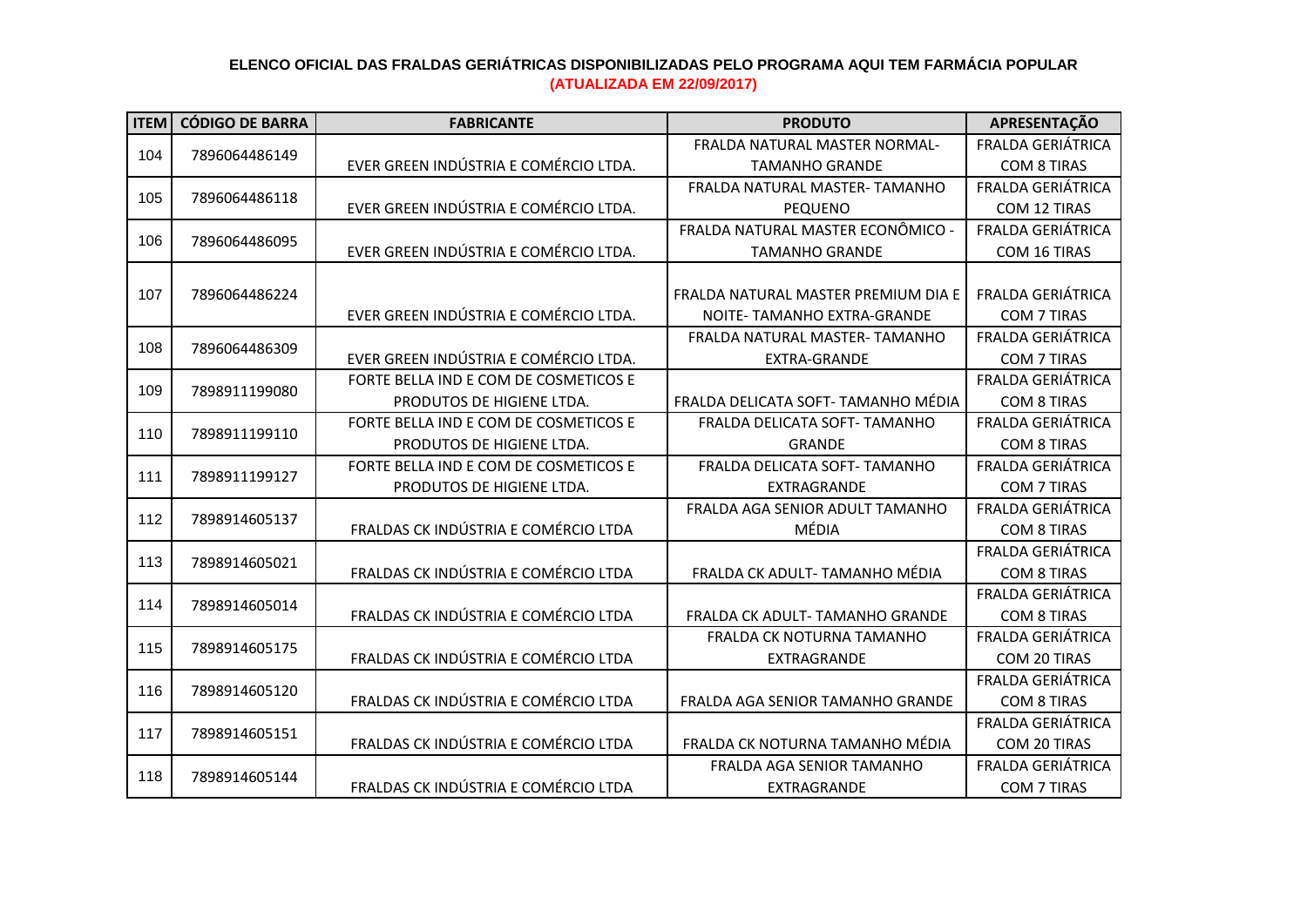| <b>ITEM</b>          | <b>CÓDIGO DE BARRA</b> | <b>FABRICANTE</b>                           | <b>PRODUTO</b>                      | APRESENTAÇÃO             |
|----------------------|------------------------|---------------------------------------------|-------------------------------------|--------------------------|
|                      |                        |                                             |                                     | FRALDA GERIÁTRICA        |
| 119                  | 7898914605168          | FRALDAS CK INDÚSTRIA E COMÉRCIO LTDA        | FRALDA CK NOTURNA TAMANHO GRANDE    | COM 20 TIRAS             |
| 120<br>7898914605038 |                        |                                             | FRALDA CK ADULT- TAMANHO            | <b>FRALDA GERIÁTRICA</b> |
|                      |                        | FRALDAS CK INDÚSTRIA E COMÉRCIO LTDA        | <b>EXTRAGRANDE</b>                  | <b>COM 7 TIRAS</b>       |
| 121                  | 751320102201           | FRALDASUL INDUSTRIA E COMERCIO DE PRODUTOS  | FRALDA JARDIM PREMIUM - TAMANHO     | <b>FRALDA GERIÁTRICA</b> |
|                      |                        | <b>HIGIENICOS LTDA - ME</b>                 | <b>PEQUENO</b>                      | COM 10 TIRAS             |
| 122                  |                        | FRALDASUL INDUSTRIA E COMERCIO DE PRODUTOS  | FRALDA JARDIM PREMIUM - TAMANHO     | <b>FRALDA GERIÁTRICA</b> |
|                      | 751320102218           | <b>HIGIENICOS LTDA - ME</b>                 | MÉDIO                               | <b>COM 8 TIRAS</b>       |
| 123                  | 751320102195           | FRALDASUL INDUSTRIA E COMERCIO DE PRODUTOS  | FRALDA JARDIM PREMIUM - TAMANHO     | <b>FRALDA GERIÁTRICA</b> |
|                      |                        | HIGIENICOS LTDA - ME                        | <b>GRANDE</b>                       | <b>COM 8 TIRAS</b>       |
| 124                  | 751320102225           | FRALDASUL INDUSTRIA E COMERCIO DE PRODUTOS  | FRALDA JARDIM PREMIUM - TAMANHO     | <b>FRALDA GERIÁTRICA</b> |
|                      |                        | HIGIENICOS LTDA - ME                        | <b>EXTRA GRANDE</b>                 | <b>COM 7 TIRAS</b>       |
| 125                  | 7897760900281          |                                             | FRALDA GERIATEX PLUS- TAMANHO       | <b>FRALDA GERIÁTRICA</b> |
|                      |                        | <b>GERIATEX INDÚSTRIA E COMÉRCIO LTDA</b>   | <b>GRANDE</b>                       | <b>COM 8 TIRAS</b>       |
| 126                  | 7897760900427          |                                             | FRALDA GERIATEX PLUS- TAMANHO       | <b>FRALDA GERIÁTRICA</b> |
|                      |                        | <b>GERIATEX INDÚSTRIA E COMÉRCIO LTDA</b>   | EXTRAGRANDE                         | <b>COM 7 TIRAS</b>       |
| 127                  | 7897760900274          |                                             |                                     | FRALDA GERIÁTRICA        |
|                      |                        | GERIATEX INDÚSTRIA E COMÉRCIO LTDA          | FRALDA GERIATEX PLUS- TAMANHO MÉDIO | COM 10 TIRAS             |
| 128                  | 7898506370191          | GODOY & BAPTISTELLA INDÚSTRIA E COMÉRCIO DE | FRALDA PRÓ SENIOR PACOTINHO NE-     | <b>FRALDA GERIÁTRICA</b> |
|                      |                        | PRODUTOS DE HIGIENE LTDA                    | <b>TAMANHO EXTRA-GRANDE</b>         | COM 7 TIRAS              |
| 129                  | 7898506370399          | GODOY E BAPTISTELLA INDÚSTRIA E COMÉRCIO DE | FRALDA MAXFRAL TOP TAMANHO          | <b>FRALDA GERIÁTRICA</b> |
|                      |                        | PRODUTOS DE HIGIENE LTDA                    | PEQUENO                             | COM 10 TIRAS             |
| 130                  | 7898506370320          | GODOY E BAPTISTELLA INDÚSTRIA E COMÉRCIO DE |                                     | <b>FRALDA GERIÁTRICA</b> |
|                      |                        | PRODUTOS DE HIGIENE LTDA                    | FRALDA MAXFRAL TOP TAMANHO GRANDE   | <b>COM 8 TIRAS</b>       |
| 131                  | 7898506370405          | GODOY E BAPTISTELLA INDÚSTRIA E COMÉRCIO DE | FRALDA MAXFRAL TOP TAMANHO EXTRA    | FRALDA GERIÁTRICA        |
|                      |                        | PRODUTOS DE HIGIENE LTDA                    | <b>GRANDE</b>                       | <b>COM 7 TIRAS</b>       |
| 132                  | 7898506370351          | GODOY E BAPTISTELLA INDÚSTRIA E COMÉRCIO DE |                                     | FRALDA GERIÁTRICA        |
|                      |                        | PRODUTOS DE HIGIENE LTDA                    | FRALDA MAXFRAL TOP TAMANHO MÉDIO    | <b>COM 8 TIRAS</b>       |
| 133                  | 7898506370153          | GODOY E BAPTISTELLA INDÚSTRIA E COMÉRCIO DE | FRALDA PRÓ SENIOR PACOTINHO NE-     | FRALDA GERIÁTRICA        |
|                      |                        | PRODUTOS DE HIGIENE LTDA                    | <b>TAMANHO MÉDIO</b>                | <b>COM SYSDATE TIRAS</b> |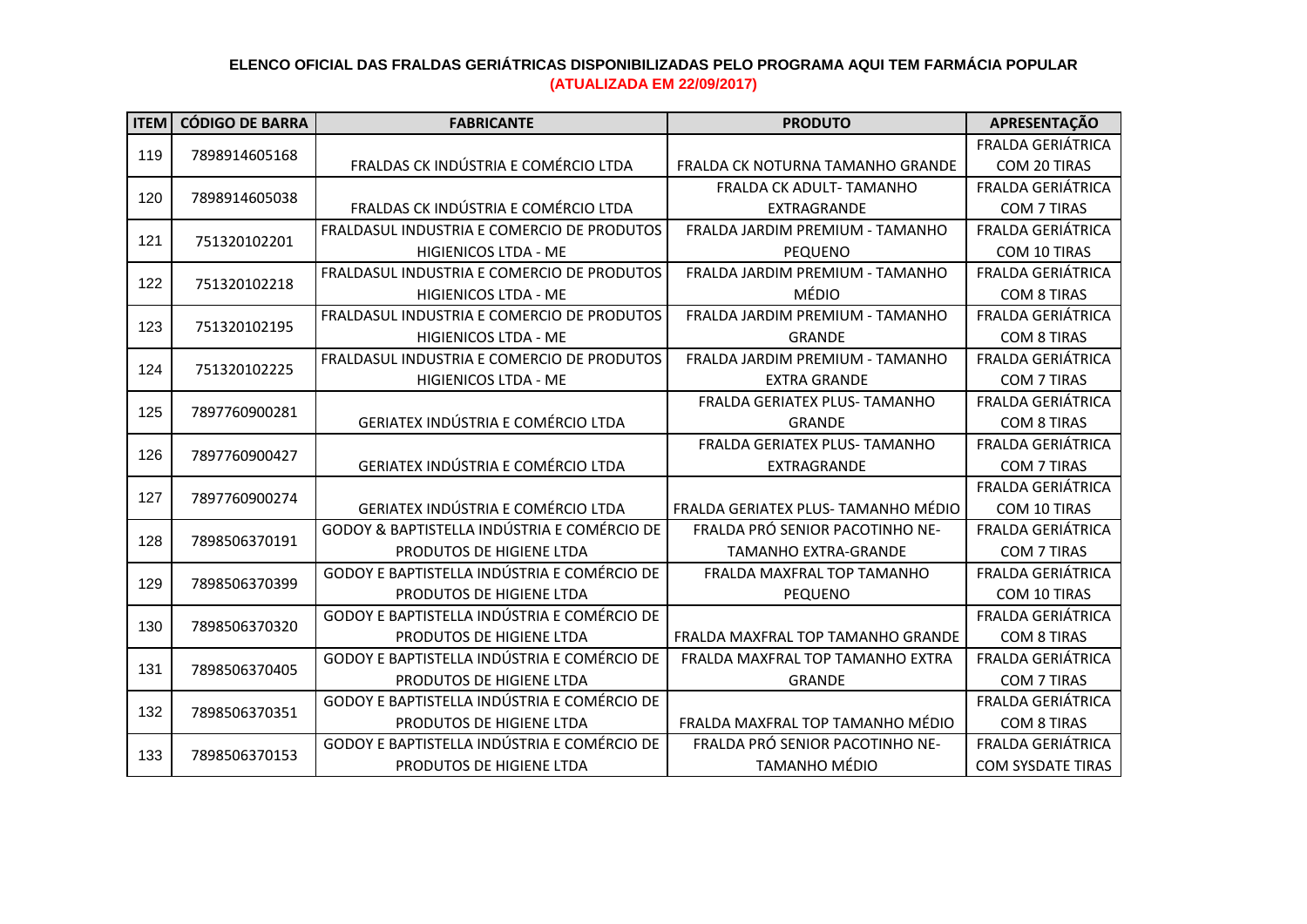| <b>ITEM</b> | <b>CÓDIGO DE BARRA</b> | <b>FABRICANTE</b>                           | <b>PRODUTO</b>                        | APRESENTAÇÃO             |
|-------------|------------------------|---------------------------------------------|---------------------------------------|--------------------------|
| 134         | 7898506370160          | GODOY E BAPTISTELLA INDÚSTRIA E COMÉRCIO DE | FRALDA PRÓ SENIOR PACOTINHO NE-       | FRALDA GERIÁTRICA        |
|             |                        | PRODUTOS DE HIGIENE LTDA                    | <b>TAMANHO GRANDE</b>                 | <b>COM SYSDATE TIRAS</b> |
| 135         | 7898506370108          | GODOY E BAPTISTELLA INDÚSTRIA E COMÉRCIO DE | FRALDA PRÓ SENIOR PACOTINHO NE-       | <b>FRALDA GERIÁTRICA</b> |
|             |                        | PRODUTOS DE HIGIENE LTDA                    | <b>TAMANHO PEQUENO</b>                | <b>COM SYSDATE TIRAS</b> |
| 136         |                        |                                             |                                       | FRALDA GERIÁTRICA        |
|             | 7730207028899          | HIGIEFARM COM. IMP. E EXP. LTDA             | <b>FRALDA READYSEC TAMANHO GRANDE</b> | <b>COM 8 TIRAS</b>       |
|             |                        |                                             |                                       | <b>FRALDA GERIÁTRICA</b> |
| 137         | 7730207028851          | HIGIEFARM COM. IMP. E EXP. LTDA             | FRALDA READYSEC TAMANHO PEQUENO       | <b>COM 8 TIRAS</b>       |
| 138         | 7730207028875          |                                             |                                       | FRALDA GERIÁTRICA        |
|             |                        | HIGIEFARM COM. IMP. E EXP. LTDA             | FRALDA READYSEC TAMANHO MÉDIO         | <b>COM 8 TIRAS</b>       |
| 139         | 7730207012362          |                                             |                                       | <b>FRALDA GERIÁTRICA</b> |
|             |                        | HIGIEFARM COM. IMP. E EXP. LTDA             | FRALDA READYMOD TAMANHO GRANDE        | <b>COM 8 TIRAS</b>       |
| 140         | 7730207012386          |                                             |                                       | <b>FRALDA GERIÁTRICA</b> |
|             |                        | HIGIEFARM COM. IMP. E EXP. LTDA             | FRALDA READYMOD TAMANHO MÉDIO         | <b>COM 8 TIRAS</b>       |
| 141         | 7730207026994          |                                             | FRALDA READYMOD-TAMANHO               | FRALDA GERIÁTRICA        |
|             |                        | HIGIEFARM LTDA.                             | EXTRAGRANDE                           | <b>COM 14 TIRAS</b>      |
| 142         | 7898146000915          | HIGI-PLUS INDUSTRIA DE PRODUTOS HIGIENICOS  | <b>FRALDA ADULTFRAL DIA E NOITE -</b> | FRALDA GERIÁTRICA        |
|             |                        | <b>EIRELI</b>                               | <b>TAMANHO PEQUENO</b>                | COM 10 TIRAS             |
| 143         | 7898146000625          | HIGI-PLUS INDUSTRIA DE PRODUTOS HIGIENICOS  | <b>FRALDA ADULTFRAL DIA E NOITE -</b> | <b>FRALDA GERIÁTRICA</b> |
|             |                        | <b>EIRELI</b>                               | <b>TAMANHO MÉDIO</b>                  | <b>COM 8 TIRAS</b>       |
| 144         | 7898146000632          | HIGI-PLUS INDUSTRIA DE PRODUTOS HIGIENICOS  | FRALDA ADULTFRAL DIA E NOITE -        | FRALDA GERIÁTRICA        |
|             |                        | <b>EIRELI</b>                               | <b>TAMANHO GRANDE</b>                 | <b>COM 8 TIRAS</b>       |
| 145         | 7898146000922          | HIGI-PLUS INDUSTRIA DE PRODUTOS HIGIENICOS  | <b>FRALDA ADULTFRAL DIA E NOITE -</b> | <b>FRALDA GERIÁTRICA</b> |
|             |                        | <b>EIRELI</b>                               | <b>TAMANHO EXTRA GRANDE</b>           | COM 7 TIRAS              |
| 146         | 7898146000939          | HIGI-PLUS INDUSTRIA DE PRODUTOS HIGIENICOS  | FRALDA ADULTFRAL DIA E NOITE -        | FRALDA GERIÁTRICA        |
|             |                        | <b>EIRELI</b>                               | <b>TAMANHO MÉDIO</b>                  | COM 30 TIRAS             |
| 147         | 7898146000946          | HIGI-PLUS INDUSTRIA DE PRODUTOS HIGIENICOS  | FRALDA ADULTFRAL DIA E NOITE -        | <b>FRALDA GERIÁTRICA</b> |
|             |                        | <b>EIRELI</b>                               | <b>TAMANHO GRANDE</b>                 | COM 28 TIRAS             |
| 148         | 7898146000953          | HIGI-PLUS INDUSTRIA DE PRODUTOS HIGIENICOS  | FRALDA ADULTFRAL DIA E NOITE -        | FRALDA GERIÁTRICA        |
|             |                        | <b>EIRELI</b>                               | <b>TAMANHO EXTRA GRANDE</b>           | COM 26 TIRAS             |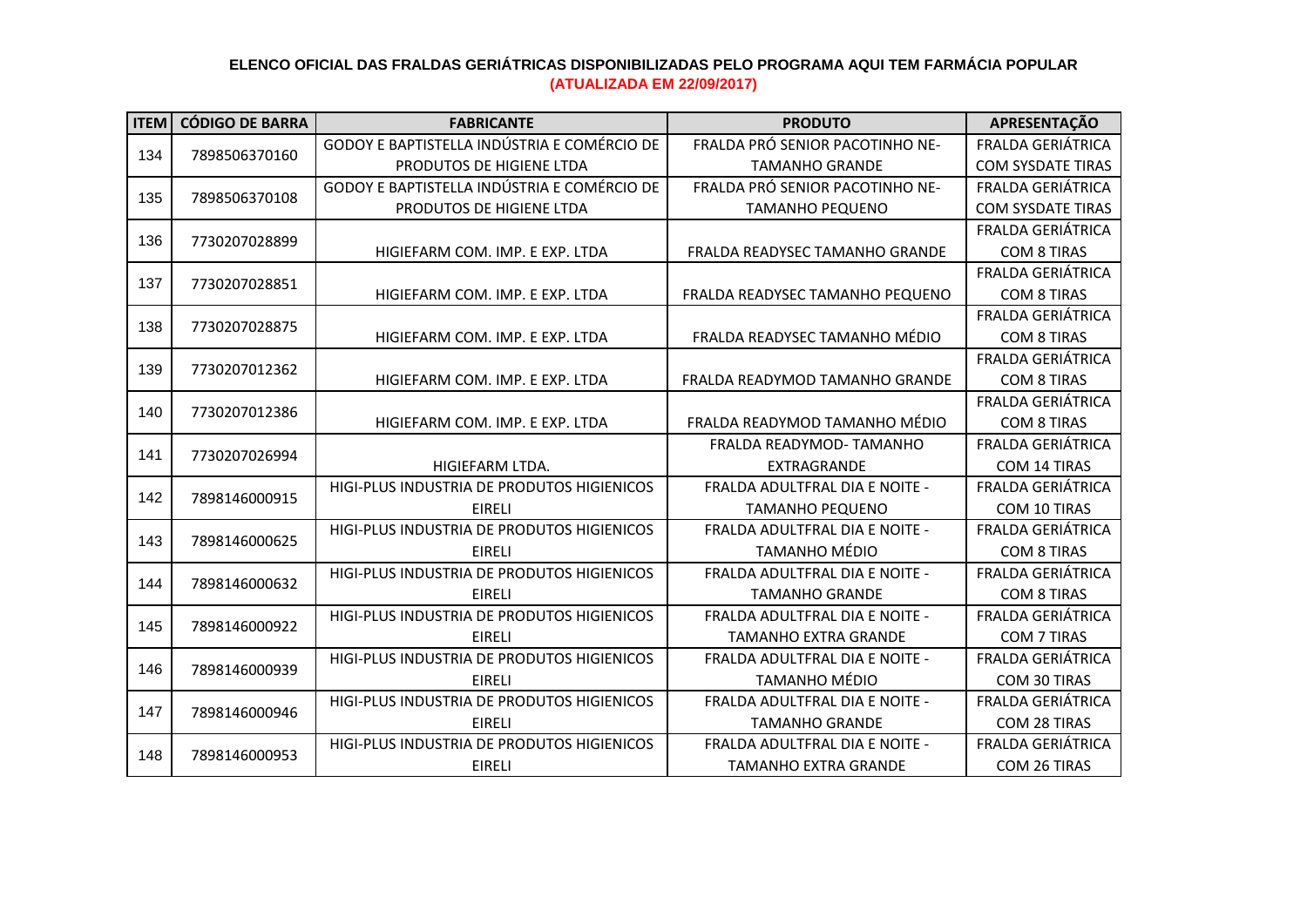| <b>ITEM</b> | <b>CÓDIGO DE BARRA</b> | <b>FABRICANTE</b>                          | <b>PRODUTO</b>                             | APRESENTAÇÃO             |
|-------------|------------------------|--------------------------------------------|--------------------------------------------|--------------------------|
| 149         | 7898197410343          | HYGIMAX DO BRASIL IND.COMÉRCIO DE PRODUTOS | FRALDA CONFORT LINE- TAMANHO EXTRA-        | FRALDA GERIÁTRICA        |
|             |                        | HIGIÊNICOS LTDA.                           | <b>GRANDE</b>                              | COM 7 TIRAS              |
| 150         | 7898197410329          | HYGIMAX DO BRASIL IND.COMÉRCIO DE PRODUTOS |                                            | <b>FRALDA GERIÁTRICA</b> |
|             |                        | HIGIÊNICOS LTDA.                           | FRALDA CONFORT LINE-TAMANHO MÉDIO          | <b>COM 8 TIRAS</b>       |
| 151         | 7898197410336          | HYGIMAX DO BRASIL IND.COMÉRCIO DE PRODUTOS |                                            | FRALDA GERIÁTRICA        |
|             |                        | HIGIÊNICOS LTDA.                           | <b>FRALDA CONFORT LINE- TAMANHO GRANDE</b> | <b>COM 8 TIRAS</b>       |
| 152         | 7896012800829          |                                            |                                            | <b>FRALDA GERIÁTRICA</b> |
|             |                        | <b>HYPERMARCAS</b>                         | <b>BIGFRAL PLUS MÉDIO</b>                  | COM 9 TIRAS              |
| 153         | 7896012800836          |                                            |                                            | FRALDA GERIÁTRICA        |
|             |                        | <b>HYPERMARCAS</b>                         | <b>BIGFRAL PLUS GRANDE</b>                 | <b>COM 8 TIRAS</b>       |
| 154         | 7896012801888          |                                            | FRALDA BIGFRAL- TAMANHO MÉDIA              | <b>FRALDA GERIÁTRICA</b> |
|             |                        | <b>HYPERMARCAS</b>                         | <b>NOTURNA</b>                             | <b>COM 7 TIRAS</b>       |
| 155         | 7896012800812          |                                            |                                            | FRALDA GERIÁTRICA        |
|             |                        | <b>HYPERMARCAS</b>                         | FRALDA BIGFRAL- TAMANHO PEQUENO            | COM 10 TIRAS             |
| 156         | 7896012800843          |                                            |                                            | FRALDA GERIÁTRICA        |
|             |                        | <b>HYPERMARCAS</b>                         | FRALDA BIGFRAL- TAMANHO EXTRAGRANDE        | COM 7 TIRAS              |
| 157         | 7896012801895          |                                            | FRALDA BIGFRAL- TAMANHO GRANDE             | <b>FRALDA GERIÁTRICA</b> |
|             |                        | <b>HYPERMARCAS</b>                         | <b>NOTURNA</b>                             | <b>COM 7 TIRAS</b>       |
| 158         | 7898204649117          | ICOFA INDUSTRIA E COMERCIO DE FRALDAS E    | FRALDA ALI MASTER PREMIUM - TAMANHO        | <b>FRALDA GERIÁTRICA</b> |
|             |                        | <b>ABSORVENTES LTDA - EPP</b>              | <b>PEQUENO</b>                             | COM 10 TIRAS             |
| 159         | 7898204649100          | ICOFA INDUSTRIA E COMERCIO DE FRALDAS E    | FRALDA ALI MASTER PREMIUM - TAMANHO        | <b>FRALDA GERIÁTRICA</b> |
|             |                        | <b>ABSORVENTES LTDA - EPP</b>              | <b>MÉDIO</b>                               | <b>COM 8 TIRAS</b>       |
| 160         | 7898204649094          | ICOFA INDUSTRIA E COMERCIO DE FRALDAS E    | FRALDA ALI MASTER PREMIUM - TAMANHO        | <b>FRALDA GERIÁTRICA</b> |
|             |                        | <b>ABSORVENTES LTDA - EPP</b>              | <b>GRANDE</b>                              | <b>COM 8 TIRAS</b>       |
| 161         | 7898204649087          | ICOFA INDUSTRIA E COMERCIO DE FRALDAS E    | FRALDA ALI MASTER PREMIUM - TAMANHO        | FRALDA GERIÁTRICA        |
|             |                        | <b>ABSORVENTES LTDA - EPP</b>              | <b>EXTRA GRANDE</b>                        | <b>COM 7 TIRAS</b>       |
| 162         | 7898281621174          | IRIS INDUSTRIA E COMÉRCIO DE PRODUTOS      | FRALDA MAX CONFORT- TAMANHO                | <b>FRALDA GERIÁTRICA</b> |
|             |                        | <b>DESCARTÁVEIS</b>                        | <b>EXTRAGRANDE</b>                         | <b>COM 7 TIRAS</b>       |
| 163         | 7898281620559          | IRIS INDUSTRIA E COMÉRCIO DE PRODUTOS      |                                            | <b>FRALDA GERIÁTRICA</b> |
|             |                        | DESCARTÁVEIS                               | FRALDA MAX CONFORT- TAMANHO MÉDIO          | <b>COM 8 TIRAS</b>       |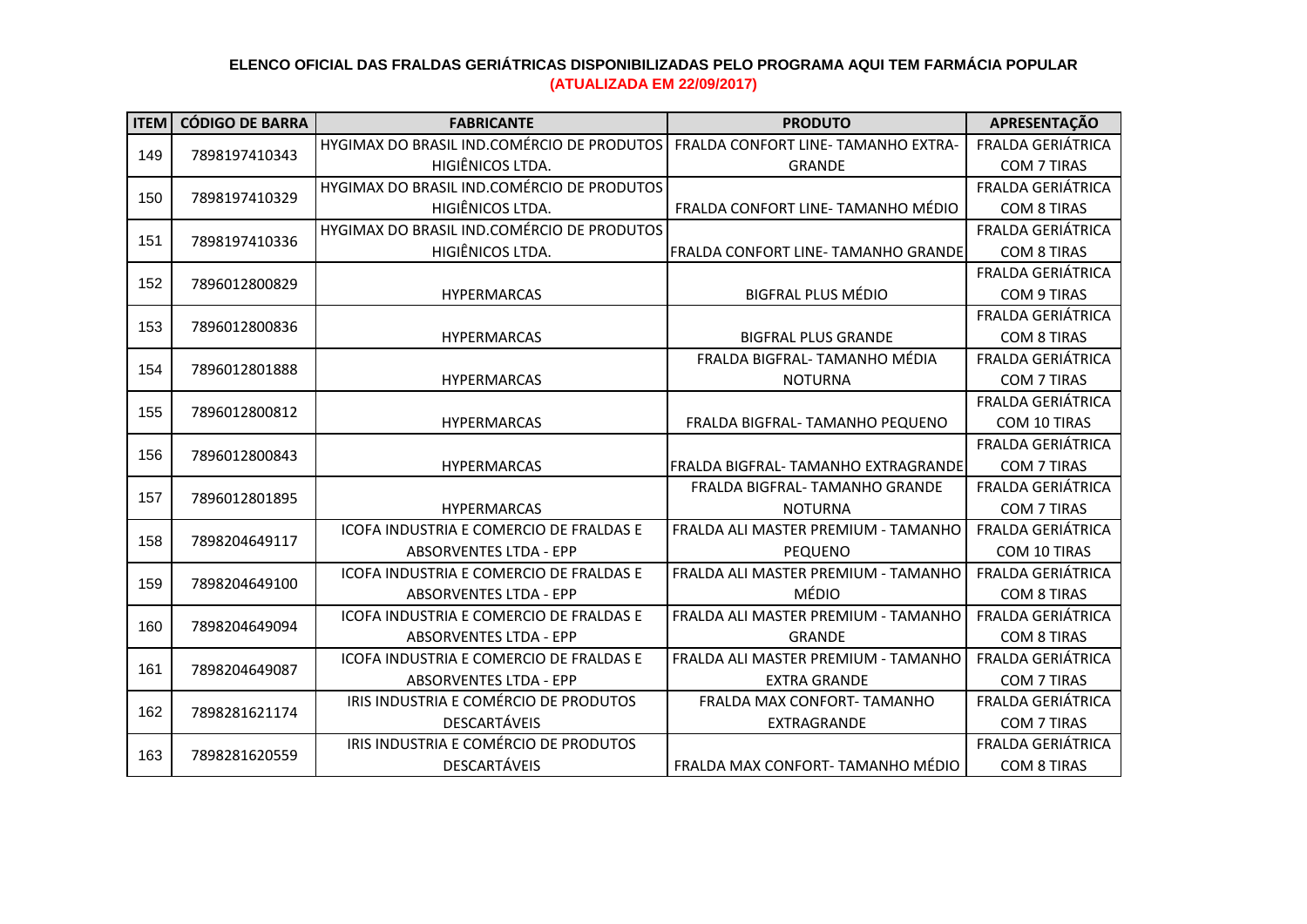| <b>ITEM</b> | <b>CÓDIGO DE BARRA</b> | <b>FABRICANTE</b>                     | <b>PRODUTO</b>                           | APRESENTAÇÃO             |
|-------------|------------------------|---------------------------------------|------------------------------------------|--------------------------|
| 164         |                        | IRIS INDUSTRIA E COMÉRCIO DE PRODUTOS | FRALDA MAX CONFORT- TAMANHO              | <b>FRALDA GERIÁTRICA</b> |
|             | 7898281620566          | <b>DESCARTÁVEIS</b>                   | <b>GRANDE</b>                            | <b>COM 8 TIRAS</b>       |
| 165         | 7898281622232          | IRIS INDUSTRIA E COMERCIO DE PRODUTOS | FRALDA MAX CONFORT- TAMANHO              | FRALDA GERIÁTRICA        |
|             |                        | DESCARTÁVEIS LTDA.                    | <b>GRANDE</b>                            | <b>COM 8 TIRAS</b>       |
| 166         | 7898281622249          | IRIS INDUSTRIA E COMERCIO DE PRODUTOS | FRALDA MAX CONFORT- TAMANHO EXTRA-       | FRALDA GERIÁTRICA        |
|             |                        | DESCARTÁVEIS LTDA.                    | <b>GRANDE</b>                            | COM 7 TIRAS              |
| 167         | 7898281622225          | IRIS INDUSTRIA E COMERCIO DE PRODUTOS |                                          | <b>FRALDA GERIÁTRICA</b> |
|             |                        | DESCARTÁVEIS LTDA.                    | FRALDA MAX CONFORT- TAMANHO MÉDIO        | <b>COM 8 TIRAS</b>       |
| 168         | 7898957747016          |                                       | FRALDA AFFECTION PACOTE ECONÔMICO -      | FRALDA GERIÁTRICA        |
|             |                        | JOHAN & STEFANI LTDA - ME             | <b>TAMANHO PEQUENO</b>                   | COM 32 TIRAS             |
| 169         | 7898957747023          |                                       | FRALDA AFFECTION PACOTE ECONÔMICO -      | FRALDA GERIÁTRICA        |
|             |                        | JOHAN & STEFANI LTDA - ME             | <b>TAMANHO MÉDIO</b>                     | COM 30 TIRAS             |
| 170         | 7898957747030          |                                       | FRALDA AFFECTION PACOTE ECONÔMICO -      | FRALDA GERIÁTRICA        |
|             |                        | JOHAN & STEFANI LTDA - ME             | <b>TAMANHO GRANDE</b>                    | COM 28 TIRAS             |
|             |                        |                                       |                                          |                          |
| 171         | 7898957747047          |                                       | FRALDA AFFECTION PACOTE ECONÔMICO -      | FRALDA GERIÁTRICA        |
|             |                        | JOHAN & STEFANI LTDA - ME             | <b>TAMANHO EXTRA GRANDE</b>              | COM 26 TIRAS             |
| 172         | 7898957747115          |                                       | <b>FRALDA AFFECTION SOFT GERIATRIC -</b> | FRALDA GERIÁTRICA        |
|             |                        | JOHAN & STEFANI LTDA - ME             | <b>TAMANHO PEQUENO</b>                   | <b>COM 8 TIRAS</b>       |
| 173         | 7898957747085          |                                       | FRALDA AFFECTION SOFT GERIATRIC -        | FRALDA GERIÁTRICA        |
|             |                        | JOHAN & STEFANI LTDA - ME             | <b>TAMANHO MÉDIO</b>                     | <b>COM 8 TIRAS</b>       |
| 174         | 7898957747092          |                                       | FRALDA AFFECTION SOFT GERIATRIC -        | FRALDA GERIÁTRICA        |
|             |                        | JOHAN & STEFANI LTDA - ME             | <b>TAMANHO GRANDE</b>                    | <b>COM 8 TIRAS</b>       |
| 175         | 7898957747122          |                                       | FRALDA AFFECTION SOFT GERIATRIC -        | FRALDA GERIÁTRICA        |
|             |                        | JOHAN & STEFANI LTDA - ME             | <b>TAMANHO EXTRA GRANDE</b>              | <b>COM 8 TIRAS</b>       |
| 176         | 7896007520114          |                                       | FRALDA PLENITUD- TAMANHO MÉDIA           | FRALDA GERIÁTRICA        |
|             |                        | KIMBERLEY-CLARK                       | <b>NOTURNA</b>                           | <b>COM 8 TIRAS</b>       |
| 177         | 7896007546879          |                                       | FRALDA PLENITUD DIA E NOITE - TAMANHO    | FRALDA GERIÁTRICA        |
|             |                        | KIMBERLEY-CLARK                       | <b>GRANDE</b>                            | <b>COM 7 TIRAS</b>       |
| 178         | 7896007546886          |                                       | FRALDA PLENITUD SUPERSEC - TAMANHO       | FRALDA GERIÁTRICA        |
|             |                        | KIMBERLEY-CLARK                       | MÉDIO                                    | COM 22 TIRAS             |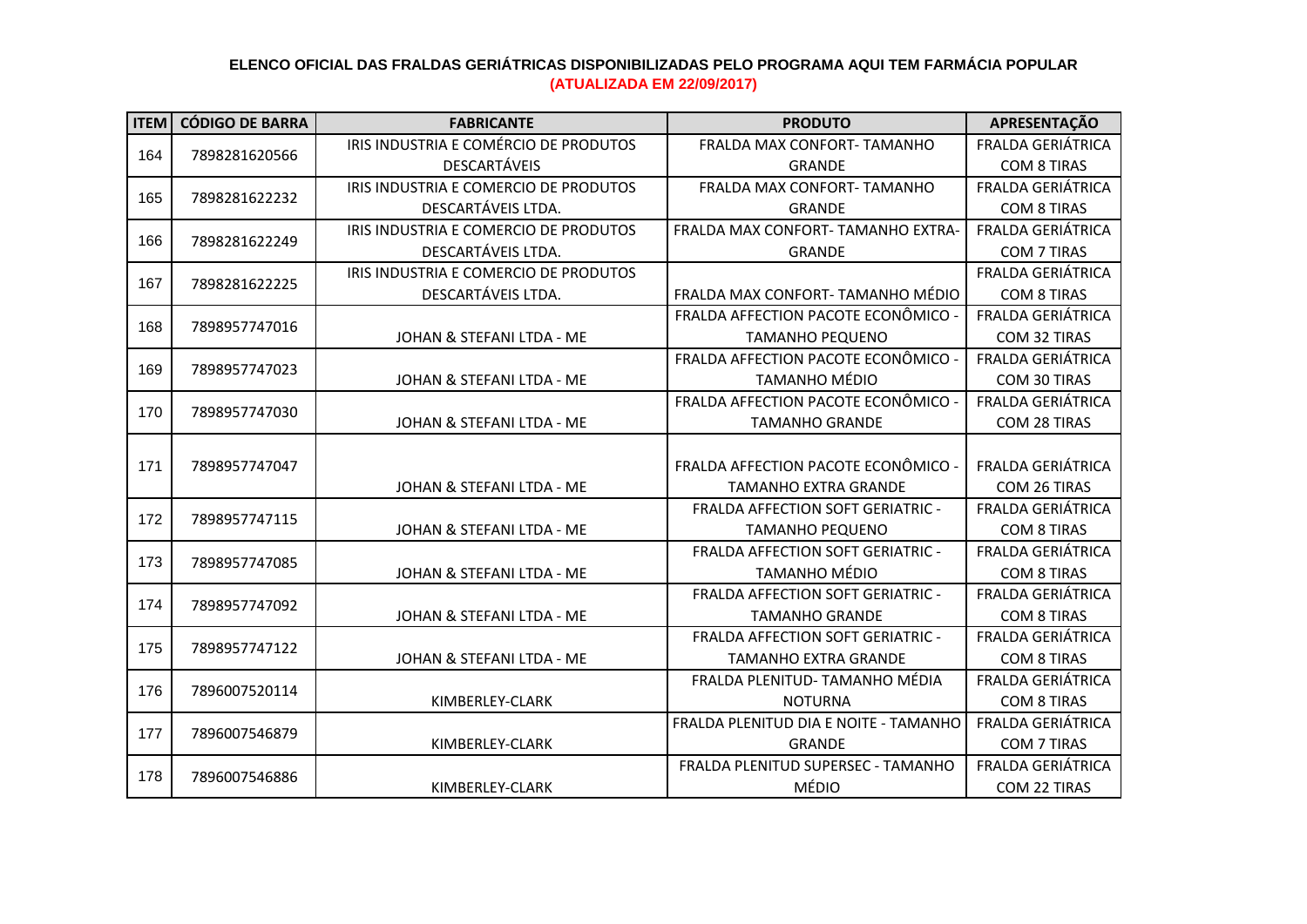| <b>ITEM</b> | <b>CÓDIGO DE BARRA</b>                                                                                                                                                                  | <b>FABRICANTE</b>                      | <b>PRODUTO</b>                       | APRESENTAÇÃO             |
|-------------|-----------------------------------------------------------------------------------------------------------------------------------------------------------------------------------------|----------------------------------------|--------------------------------------|--------------------------|
| 179         |                                                                                                                                                                                         |                                        | FRALDA PLENITUD SUPERSEC - TAMANHO   | <b>FRALDA GERIÁTRICA</b> |
|             | 7896007546909                                                                                                                                                                           | KIMBERLEY-CLARK                        | <b>GRANDE</b>                        | COM 7 TIRAS              |
|             |                                                                                                                                                                                         |                                        |                                      | FRALDA GERIÁTRICA        |
| 180         |                                                                                                                                                                                         | KIMBERLEY-CLARK                        | PLENITUD SUPERSECA REGULAR GRANDE    | <b>COM 8 TIRAS</b>       |
|             |                                                                                                                                                                                         |                                        | FRALDA PLENITUD SUPERSEC - TAMANHO   | FRALDA GERIÁTRICA        |
| 181         |                                                                                                                                                                                         | KIMBERLEY-CLARK                        | <b>GRANDE</b>                        | COM 20 TIRAS             |
| 182         | 7896007520176<br>7896007546893<br>7896007520169<br>7896007520121<br>7898934650117<br>7898934650018<br>7898934650025<br>7898124670376<br>7898124670420<br>7898124670437<br>7898124670406 |                                        |                                      | <b>FRALDA GERIÁTRICA</b> |
|             |                                                                                                                                                                                         | KIMBERLEY-CLARK                        | FRALDA PLENITUD- TAMANHO MÉDIO       | <b>COM 8 TIRAS</b>       |
| 183         |                                                                                                                                                                                         |                                        | FRALDA PLENITUD- TAMANHO GRANDE      | FRALDA GERIÁTRICA        |
|             |                                                                                                                                                                                         | KIMBERLEY-CLARK                        | <b>NOTURNA</b>                       | <b>COM 8 TIRAS</b>       |
| 184         |                                                                                                                                                                                         | LIFE DO BRASIL INDUSTRIA E COMERCIO DE | FRALDA BIG LIFE PLUS- TAMANHO EXTRA- | <b>FRALDA GERIÁTRICA</b> |
|             |                                                                                                                                                                                         | FRALDAS E COSMETICOS LTDA              | <b>GRANDE</b>                        | <b>COM 8 TIRAS</b>       |
| 185         |                                                                                                                                                                                         | LIFE DO BRASIL INDUSTRIA E COMERCIO DE |                                      | FRALDA GERIÁTRICA        |
|             |                                                                                                                                                                                         | <b>FRALDAS E COSMETICOS LTDA</b>       | FRALDA BIG LIFE- TAMANHO MÉDIA       | <b>COM 8 TIRAS</b>       |
| 186         |                                                                                                                                                                                         | LIFE DO BRASIL INDUSTRIA E COMERCIO DE |                                      | <b>FRALDA GERIÁTRICA</b> |
|             |                                                                                                                                                                                         | FRALDAS E COSMETICOS LTDA              | FRALDA BIG LIFE- TAMANHO GRANDE      | <b>COM 8 TIRAS</b>       |
| 187         |                                                                                                                                                                                         |                                        |                                      | FRALDA GERIÁTRICA        |
|             |                                                                                                                                                                                         | LONGEVITÁ PRODUTOS HIGIÊNICOS LTDA     | FRALDA POPFRAL TAMANHO PEQUENO       | COM 10 TIRAS             |
| 188         |                                                                                                                                                                                         |                                        |                                      | FRALDA GERIÁTRICA        |
|             |                                                                                                                                                                                         | LONGEVITÁ PRODUTOS HIGIÊNICOS LTDA     | FRALDA POPFRAL TAMANHO GRANDE        | COM 30 TIRAS             |
| 189         |                                                                                                                                                                                         |                                        | FRALDA POPFRAL TAMANHO EXTRA         | <b>FRALDA GERIÁTRICA</b> |
|             |                                                                                                                                                                                         | LONGEVITÁ PRODUTOS HIGIÊNICOS LTDA     | <b>GRANDE</b>                        | COM 30 TIRAS             |
| 190         |                                                                                                                                                                                         |                                        |                                      | <b>FRALDA GERIÁTRICA</b> |
|             |                                                                                                                                                                                         | LONGEVITÁ PRODUTOS HIGIÊNICOS LTDA     | FRALDA POPFRAL TAMANHO PEQUENO       | COM 30 TIRAS             |
| 191         | 7898124670413                                                                                                                                                                           |                                        |                                      | FRALDA GERIÁTRICA        |
|             |                                                                                                                                                                                         | LONGEVITÁ PRODUTOS HIGIÊNICOS LTDA     | FRALDA POPFRAL TAMANHO MÉDIO         | COM 30 TIRAS             |
| 192         | 7898124670024                                                                                                                                                                           |                                        |                                      | FRALDA GERIÁTRICA        |
|             |                                                                                                                                                                                         | LONGEVITÁ PRODUTOS HIGIÊNICOS LTDA     | FRALDA LONGEVITA TAMANHO GRANDE      | <b>COM 8 TIRAS</b>       |
| 193         | 7898124670444                                                                                                                                                                           |                                        | FRALDA LONGEVITA TAMANHO EXTRA       | FRALDA GERIÁTRICA        |
|             |                                                                                                                                                                                         | LONGEVITÁ PRODUTOS HIGIÊNICOS LTDA     | <b>GRANDE</b>                        | <b>COM 7 TIRAS</b>       |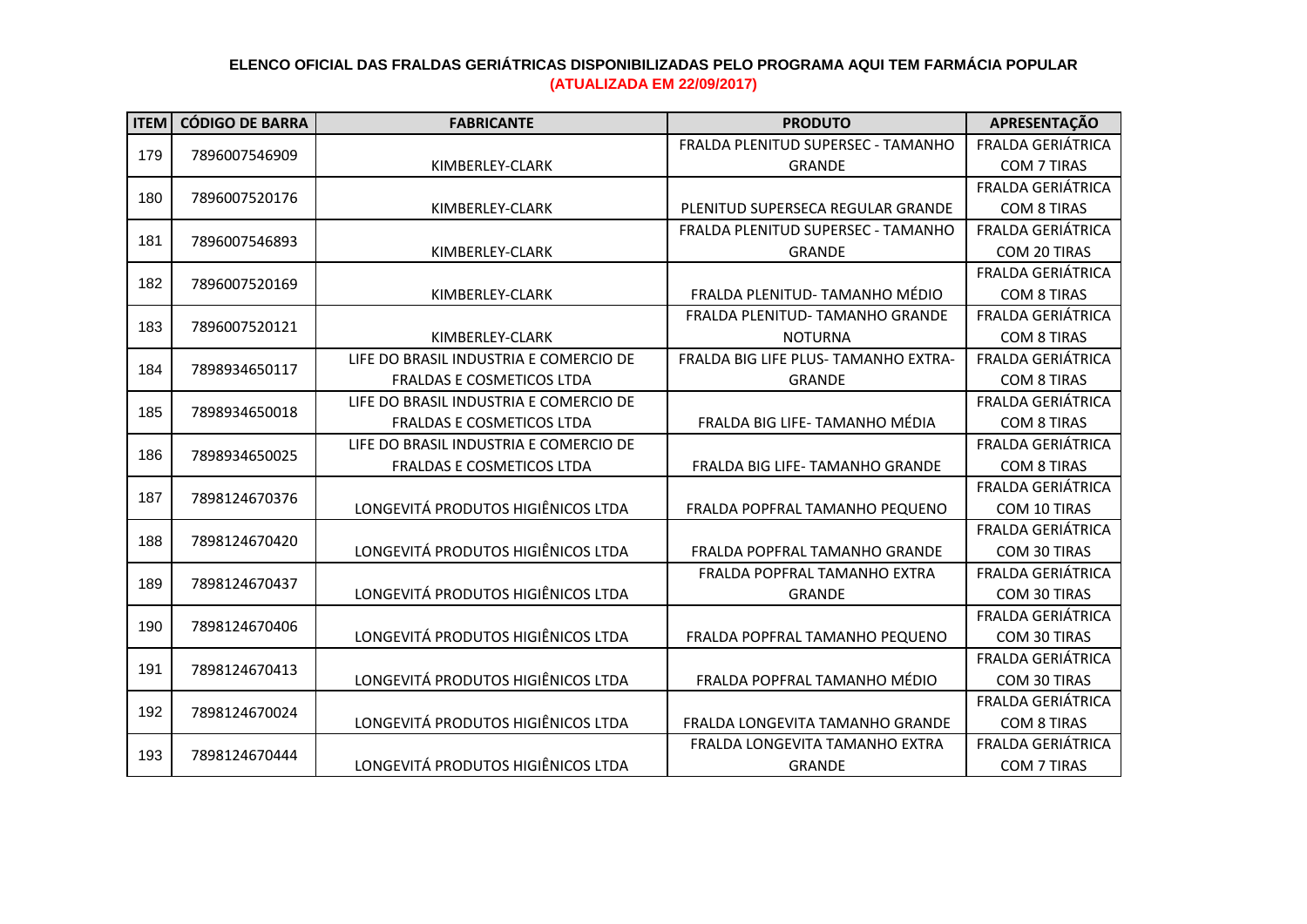| <b>ITEM</b> | <b>CÓDIGO DE BARRA</b> | <b>FABRICANTE</b>                        | <b>PRODUTO</b>                   | APRESENTAÇÃO             |
|-------------|------------------------|------------------------------------------|----------------------------------|--------------------------|
|             |                        |                                          | FRALDA POPFRAL TAMANHO EXTRA     | <b>FRALDA GERIÁTRICA</b> |
| 194         | 7898124670390          | LONGEVITÁ PRODUTOS HIGIÊNICOS LTDA       | <b>GRANDE</b>                    | COM 7 TIRAS              |
|             |                        |                                          |                                  | <b>FRALDA GERIÁTRICA</b> |
| 195         | 7898124670222          | LONGEVITÁ PRODUTOS HIGIÊNICOS LTDA       | FRALDA LONGEVITA TAMANHO PEQUENO | COM 40 TIRAS             |
| 196         | 7898124670307          |                                          | FRALDA LONGEVITA TAMANHO EXTRA   | FRALDA GERIÁTRICA        |
|             |                        | LONGEVITÁ PRODUTOS HIGIÊNICOS LTDA       | <b>GRANDE</b>                    | COM 40 TIRAS             |
| 197         | 7898124670031          |                                          |                                  | <b>FRALDA GERIÁTRICA</b> |
|             |                        | LONGEVITÁ PRODUTOS HIGIÊNICOS LTDA       | FRALDA LONGEVITA TAMANHO MÉDIO   | <b>COM 9 TIRAS</b>       |
| 198         | 7898124670383          |                                          |                                  | FRALDA GERIÁTRICA        |
|             |                        | LONGEVITÁ PRODUTOS HIGIÊNICOS LTDA       | FRALDA POPFRAL TAMANHO MÉDIO     | <b>COM 9 TIRAS</b>       |
| 199         | 7898124670246          |                                          |                                  | <b>FRALDA GERIÁTRICA</b> |
|             |                        | LONGEVITÁ PRODUTOS HIGIÊNICOS LTDA       | FRALDA LONGEVIT TAMANHO GRANDE   | COM 40 TIRAS             |
| 200         | 7898124670123          |                                          |                                  | <b>FRALDA GERIÁTRICA</b> |
|             |                        | LONGEVITÁ PRODUTOS HIGIÊNICOS LTDA       | FRALDA POPFRAL TAMANHO GRANDE    | <b>COM 8 TIRAS</b>       |
| 201         | 7898124670239          |                                          |                                  | FRALDA GERIÁTRICA        |
|             |                        | LONGEVITÁ PRODUTOS HIGIÊNICOS LTDA       | FRALDA LONGEVITA TAMANHO MÉDIO   | COM 40 TIRAS             |
| 202         | 7898124670017          |                                          |                                  | <b>FRALDA GERIÁTRICA</b> |
|             |                        | LONGEVITÁ PRODUTOS HIGIÊNICOS LTDA       | FRALDA LONGEVITA TAMANHO PEQUENO | COM 10 TIRAS             |
| 203         | 7898064034801          |                                          |                                  | <b>FRALDA GERIÁTRICA</b> |
|             |                        | <b>MABESA</b>                            | AFFECTIVE DISCREET ELASTIC       | COM 10 TIRAS             |
| 204         | 7898064035808          |                                          | FRALDA AFFECTIVE BASIC - TAMANHO | <b>FRALDA GERIÁTRICA</b> |
|             |                        | <b>MABESA</b>                            | <b>GRANDE</b>                    | <b>COM 8 TIRAS</b>       |
| 205         | 7898931019238          |                                          | FRALDA CONFORT MASTER - TAMANHO  | <b>FRALDA GERIÁTRICA</b> |
|             |                        | MAFRA INDÚSTRIA E COMÉRCIO LTDA          | <b>MÉDIO</b>                     | <b>COM 8 TIRAS</b>       |
| 206         | 7898931019245          |                                          | FRALDA CONFORT MASTER- TAMANHO   | <b>FRALDA GERIÁTRICA</b> |
|             |                        | MAFRA INDÚSTRIA E COMÉRCIO LTDA          | <b>GRANDE</b>                    | <b>COM 8 TIRAS</b>       |
| 207         | 7898931019313          |                                          | FRALDA CONFORT MASTER- TAMANHO   | FRALDA GERIÁTRICA        |
|             |                        | MAFRA INDÚSTRIA E COMÉRCIO LTDA          | <b>EXTRA-GRANDE</b>              | <b>COM 7 TIRAS</b>       |
| 208         | 7898936602091          |                                          | FRALDA MAIS CONFORTO ANATÔMICA   | FRALDA GERIÁTRICA        |
|             |                        | MAIS CONFORTO PRODUTOS DESCARTÁVEIS LTDA | NOTURNA - TAMANHO EXTRA GRANDE   | <b>COM 8 TIRAS</b>       |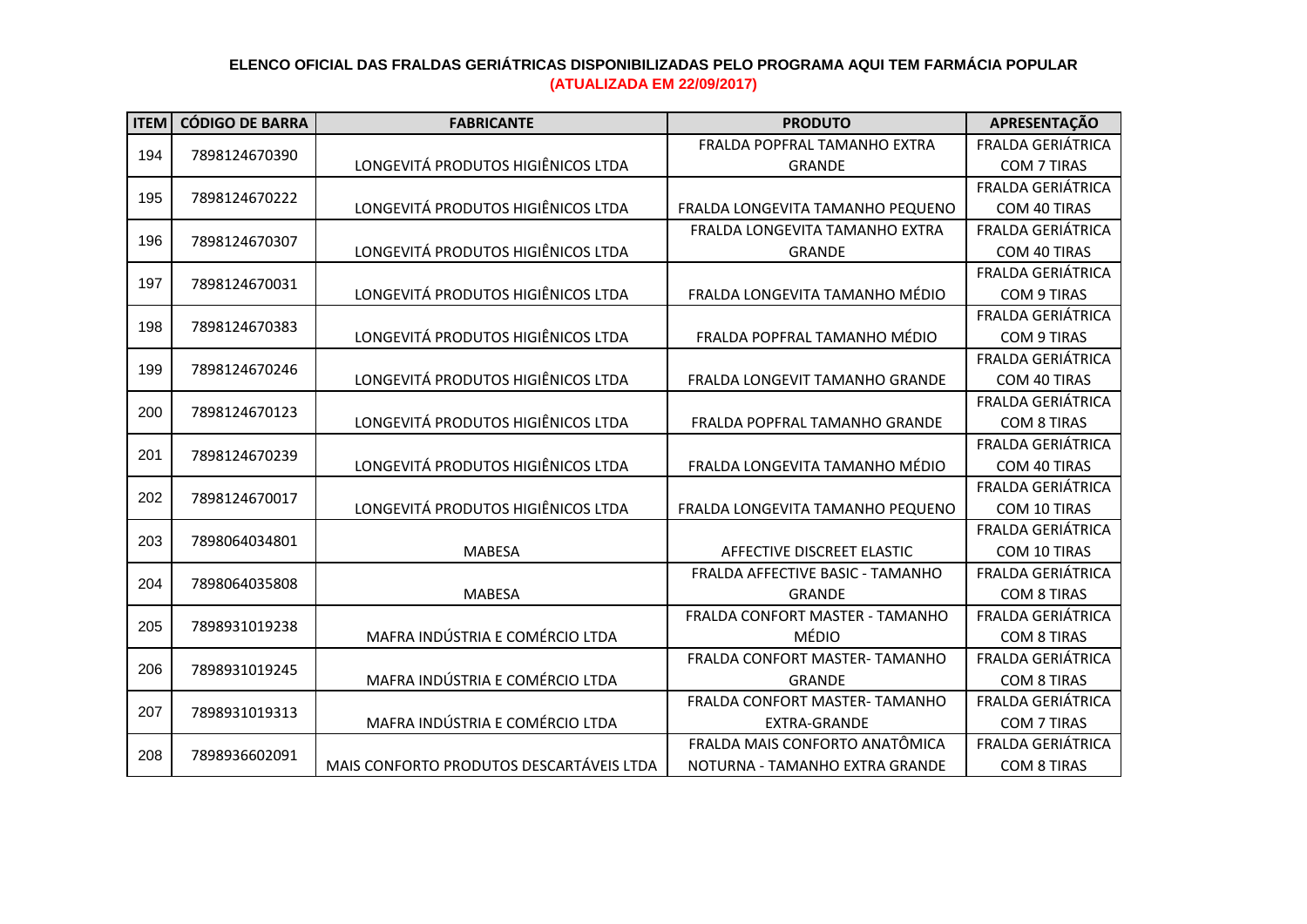| <b>ITEM</b> | <b>CÓDIGO DE BARRA</b>                                                                                                                                                                                                    | <b>FABRICANTE</b>                        | <b>PRODUTO</b>                                                                                                                                                                                                                                                                                                                                                                                                                                                                                                                                                                                                                                                                                   | APRESENTAÇÃO             |
|-------------|---------------------------------------------------------------------------------------------------------------------------------------------------------------------------------------------------------------------------|------------------------------------------|--------------------------------------------------------------------------------------------------------------------------------------------------------------------------------------------------------------------------------------------------------------------------------------------------------------------------------------------------------------------------------------------------------------------------------------------------------------------------------------------------------------------------------------------------------------------------------------------------------------------------------------------------------------------------------------------------|--------------------------|
|             |                                                                                                                                                                                                                           |                                          | <b>FRALDA MAIS CONFORTO PREMIUM-</b>                                                                                                                                                                                                                                                                                                                                                                                                                                                                                                                                                                                                                                                             | <b>FRALDA GERIÁTRICA</b> |
| 209         |                                                                                                                                                                                                                           | MAIS CONFORTO PRODUTOS DESCARTÁVEIS LTDA | <b>TAMANHO EXTRA-GRANDE</b>                                                                                                                                                                                                                                                                                                                                                                                                                                                                                                                                                                                                                                                                      | <b>COM 8 TIRAS</b>       |
|             |                                                                                                                                                                                                                           |                                          | FRALDA MAIS CONFORTO PREMIUM-                                                                                                                                                                                                                                                                                                                                                                                                                                                                                                                                                                                                                                                                    | <b>FRALDA GERIÁTRICA</b> |
| 210         |                                                                                                                                                                                                                           | MAIS CONFORTO PRODUTOS DESCARTÁVEIS LTDA | <b>TAMANHO MÉDIO</b>                                                                                                                                                                                                                                                                                                                                                                                                                                                                                                                                                                                                                                                                             | <b>COM 8 TIRAS</b>       |
| 211         |                                                                                                                                                                                                                           |                                          | FRALDA MAIS CONFORTO ANATÔMICA                                                                                                                                                                                                                                                                                                                                                                                                                                                                                                                                                                                                                                                                   | <b>FRALDA GERIÁTRICA</b> |
|             |                                                                                                                                                                                                                           | MAIS CONFORTO PRODUTOS DESCARTÁVEIS LTDA | NOTURNA - TAMANHO GRANDE                                                                                                                                                                                                                                                                                                                                                                                                                                                                                                                                                                                                                                                                         | <b>COM 8 TIRAS</b>       |
| 212         | 7898936602060<br>7898936602046<br>7898936602084<br>7898936602053<br>7898936602077<br>7898286540357<br>7898286540265<br>7898286540937<br>7898286540715<br>7898286541354<br>7898286540210<br>7898286540258<br>7898286540944 |                                          | FRALDA MAIS CONFORTO PREMIUM-                                                                                                                                                                                                                                                                                                                                                                                                                                                                                                                                                                                                                                                                    | <b>FRALDA GERIÁTRICA</b> |
|             |                                                                                                                                                                                                                           | MAIS CONFORTO PRODUTOS DESCARTÁVEIS LTDA | <b>TAMANHO GRANDE</b>                                                                                                                                                                                                                                                                                                                                                                                                                                                                                                                                                                                                                                                                            | <b>COM 8 TIRAS</b>       |
| 213         |                                                                                                                                                                                                                           |                                          | FRALDA MAIS CONFORTO ANATÔMICA                                                                                                                                                                                                                                                                                                                                                                                                                                                                                                                                                                                                                                                                   | FRALDA GERIÁTRICA        |
|             |                                                                                                                                                                                                                           | MAIS CONFORTO PRODUTOS DESCARTÁVEIS LTDA | NOTURNA - TAMANHO MÉDIO                                                                                                                                                                                                                                                                                                                                                                                                                                                                                                                                                                                                                                                                          | COM 10 TIRAS             |
| 214         |                                                                                                                                                                                                                           | MARDAM INDUSTRIA E COMERCIO DE PRODUTOS  |                                                                                                                                                                                                                                                                                                                                                                                                                                                                                                                                                                                                                                                                                                  | <b>FRALDA GERIÁTRICA</b> |
|             |                                                                                                                                                                                                                           | DE HIGIENE LTDA                          |                                                                                                                                                                                                                                                                                                                                                                                                                                                                                                                                                                                                                                                                                                  | COM 10 TIRAS             |
| 215         |                                                                                                                                                                                                                           | MARDAM INDUSTRIA E COMERCIO DE PRODUTOS  |                                                                                                                                                                                                                                                                                                                                                                                                                                                                                                                                                                                                                                                                                                  | <b>FRALDA GERIÁTRICA</b> |
|             |                                                                                                                                                                                                                           | <b>DE HIGIENE LTDA</b>                   | FRALDA MASTERFRAL- TAMANHO PEQUENO<br>FRALDA MASTERFRAL- TAMANHO GRANDE<br>FRALDA MASTERFRAL PREMIUM NOTURNA-<br>DE HIGIENE LTDA<br><b>TAMANHO GRANDE</b><br>FRALDA MASTERFRAL- TAMANHO<br>DE HIGIENE LTDA<br>EXTRAGRANDE<br>FRALDA DRY GERIATRICS - DIURNA -<br><b>TAMANHO MÉDIO</b><br>DE HIGIENE LTDA<br>FRALDA MODERATE - DIURNA - TAMANHO<br>DE HIGIENE LTDA<br><b>GRANDE</b><br>DE HIGIENE LTDA<br>FRALDA MASTERFRAL-TAMANHO MÉDIO<br>FRALDA MASTERFRAL PREMIUM - DIURNA -<br>DE HIGIENE LTDA<br><b>TAMANHO EXTRAGRANDE</b><br>FRALDA DRY GERIATRICS- DIURNA -<br>DE HIGIENE LTDA<br><b>TAMANHO GRANDE</b><br>FRALDA MASTERFRAL PREMIUM NOTURNA<br><b>TAMANHO MÉDIO</b><br>DE HIGIENE LTDA | <b>COM 8 TIRAS</b>       |
| 216         |                                                                                                                                                                                                                           | MARDAM INDUSTRIA E COMERCIO DE PRODUTOS  |                                                                                                                                                                                                                                                                                                                                                                                                                                                                                                                                                                                                                                                                                                  | <b>FRALDA GERIÁTRICA</b> |
|             |                                                                                                                                                                                                                           |                                          |                                                                                                                                                                                                                                                                                                                                                                                                                                                                                                                                                                                                                                                                                                  | <b>COM 8 TIRAS</b>       |
| 217         |                                                                                                                                                                                                                           | MARDAM INDUSTRIA E COMERCIO DE PRODUTOS  |                                                                                                                                                                                                                                                                                                                                                                                                                                                                                                                                                                                                                                                                                                  | <b>FRALDA GERIÁTRICA</b> |
|             |                                                                                                                                                                                                                           |                                          |                                                                                                                                                                                                                                                                                                                                                                                                                                                                                                                                                                                                                                                                                                  | COM 7 TIRAS              |
| 218         |                                                                                                                                                                                                                           | MARDAM INDUSTRIA E COMERCIO DE PRODUTOS  |                                                                                                                                                                                                                                                                                                                                                                                                                                                                                                                                                                                                                                                                                                  | FRALDA GERIÁTRICA        |
|             |                                                                                                                                                                                                                           |                                          |                                                                                                                                                                                                                                                                                                                                                                                                                                                                                                                                                                                                                                                                                                  | <b>COM 8 TIRAS</b>       |
| 219         |                                                                                                                                                                                                                           | MARDAM INDUSTRIA E COMERCIO DE PRODUTOS  |                                                                                                                                                                                                                                                                                                                                                                                                                                                                                                                                                                                                                                                                                                  | <b>FRALDA GERIÁTRICA</b> |
|             |                                                                                                                                                                                                                           |                                          |                                                                                                                                                                                                                                                                                                                                                                                                                                                                                                                                                                                                                                                                                                  | <b>COM 8 TIRAS</b>       |
| 220         |                                                                                                                                                                                                                           | MARDAM INDUSTRIA E COMERCIO DE PRODUTOS  |                                                                                                                                                                                                                                                                                                                                                                                                                                                                                                                                                                                                                                                                                                  | <b>FRALDA GERIÁTRICA</b> |
|             |                                                                                                                                                                                                                           |                                          |                                                                                                                                                                                                                                                                                                                                                                                                                                                                                                                                                                                                                                                                                                  | <b>COM 8 TIRAS</b>       |
| 221         |                                                                                                                                                                                                                           | MARDAM INDUSTRIA E COMERCIO DE PRODUTOS  |                                                                                                                                                                                                                                                                                                                                                                                                                                                                                                                                                                                                                                                                                                  | FRALDA GERIÁTRICA        |
|             |                                                                                                                                                                                                                           |                                          |                                                                                                                                                                                                                                                                                                                                                                                                                                                                                                                                                                                                                                                                                                  | <b>COM 7 TIRAS</b>       |
| 222         | 7898286541361                                                                                                                                                                                                             | MARDAM INDUSTRIA E COMERCIO DE PRODUTOS  |                                                                                                                                                                                                                                                                                                                                                                                                                                                                                                                                                                                                                                                                                                  | <b>FRALDA GERIÁTRICA</b> |
|             |                                                                                                                                                                                                                           |                                          |                                                                                                                                                                                                                                                                                                                                                                                                                                                                                                                                                                                                                                                                                                  | <b>COM 8 TIRAS</b>       |
| 223         | 7898286540920                                                                                                                                                                                                             | MARDAM INDUSTRIA E COMERCIO DE PRODUTOS  |                                                                                                                                                                                                                                                                                                                                                                                                                                                                                                                                                                                                                                                                                                  | FRALDA GERIÁTRICA        |
|             |                                                                                                                                                                                                                           |                                          |                                                                                                                                                                                                                                                                                                                                                                                                                                                                                                                                                                                                                                                                                                  | COM 10 TIRAS             |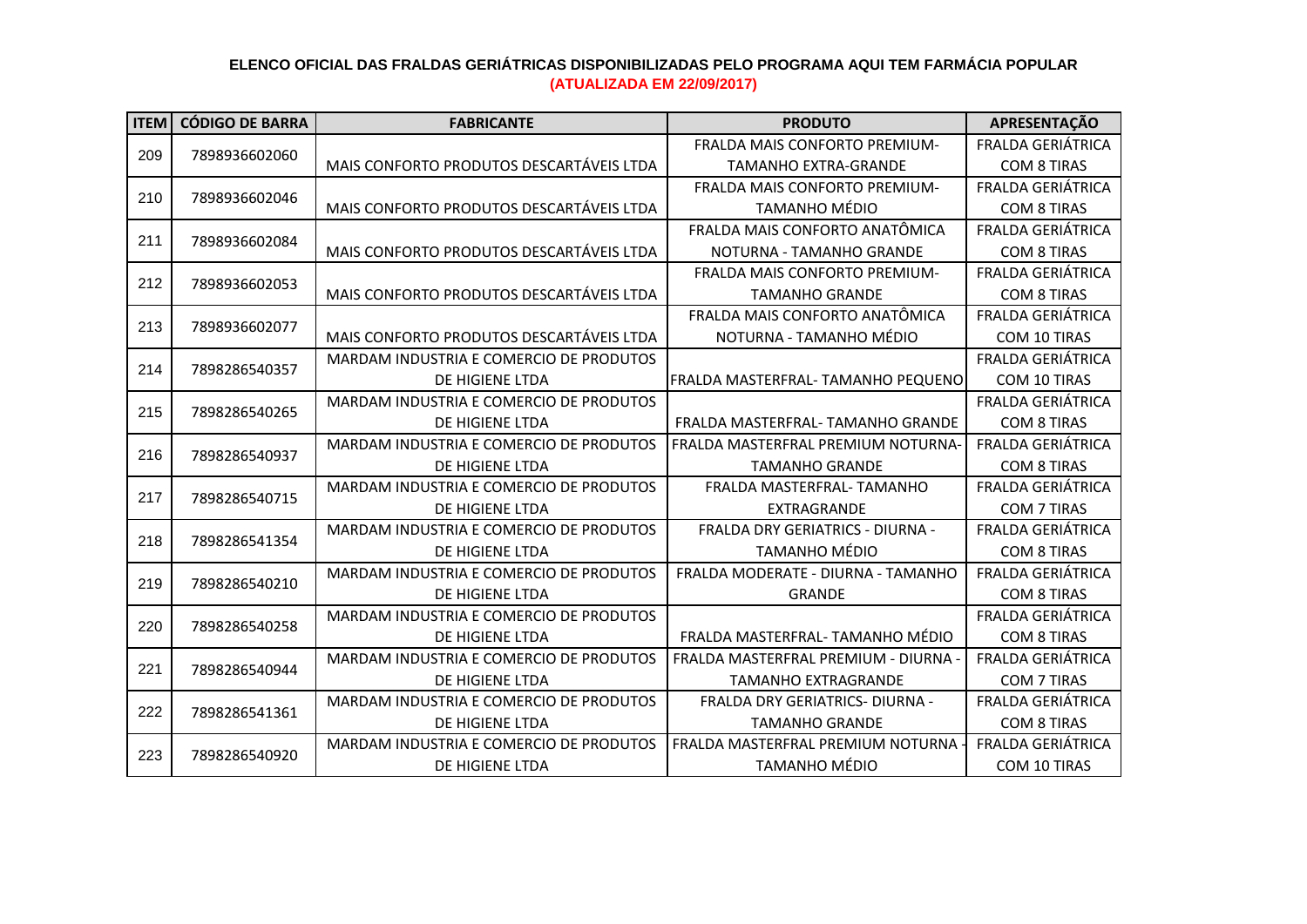| <b>ITEM</b> | <b>CÓDIGO DE BARRA</b> | <b>FABRICANTE</b>                       | <b>PRODUTO</b>                       | APRESENTAÇÃO             |
|-------------|------------------------|-----------------------------------------|--------------------------------------|--------------------------|
|             |                        | MARDAM INDUSTRIA E COMERCIO DE PRODUTOS | FRALDA MODERATE- DIURNA - TAMANHO    | <b>FRALDA GERIÁTRICA</b> |
| 224         | 7898286541095          | DE HIGIENE LTDA                         | EXTRAGRANDE                          | COM 7 TIRAS              |
| 225         | 7898286540203          | MARDAM INDUSTRIA E COMERCIO DE PRODUTOS | FRALDA MODERATE - DIURNA -TAMANHO    | FRALDA GERIÁTRICA        |
|             |                        | DE HIGIENE LTDA                         | MÉDIO                                | <b>COM 8 TIRAS</b>       |
| 226         |                        | MEDI HOUSE ¿ INDUSTRIA E COM DE PROD    |                                      | <b>FRALDA GERIÁTRICA</b> |
|             | 7898054954201          | CIRÚRGICOS E HOSPITALARES LTDA.         | FRALDA MEDIFRAL- TAMANHO PEQUENO     | <b>COM 8 TIRAS</b>       |
| 227         |                        | MEDI HOUSE ¿ INDUSTRIA E COM DE PROD    |                                      | <b>FRALDA GERIÁTRICA</b> |
|             | 7898054954270          | CIRÚRGICOS E HOSPITALARES LTDA.         | FRALDA INCONTINENCE- TAMANHO MÉDIA   | <b>COM 8 TIRAS</b>       |
| 228         |                        | MEDI HOUSE ¿ INDUSTRIA E COM DE PROD    | FRALDA INCONTINENCE-TAMANHO          | <b>FRALDA GERIÁTRICA</b> |
|             | 7898054954300          | CIRÚRGICOS E HOSPITALARES LTDA.         | <b>GRANDE</b>                        | <b>COM 8 TIRAS</b>       |
| 229         |                        | MEDI HOUSE ¿ INDUSTRIA E COM DE PROD    | FRALDA MEDIFRAL- TAMANHO             | FRALDA GERIÁTRICA        |
|             | 7898054954232          | CIRÚRGICOS E HOSPITALARES LTDA.         | EXTRAGRANDE                          | COM 6 TIRAS              |
| 230         | 7898905111333          |                                         | FRALDA MEGAFRAL CONFORT G- TAMANHO   | FRALDA GERIÁTRICA        |
|             |                        | MEGAFRAL INDÚSTRIA E COMÉRCIO LTDA      | <b>GRANDE</b>                        | <b>COM 8 TIRAS</b>       |
| 231         | 7898905111340          |                                         | FRALDA MEGAFRAL CONFORT GG-          | FRALDA GERIÁTRICA        |
|             |                        | MEGAFRAL INDÚSTRIA E COMÉRCIO LTDA      | <b>TAMANHO EXTRA-GRANDE</b>          | <b>COM 7 TIRAS</b>       |
| 232         | 7898905111609          |                                         | FRALDA CONFORT CARE - TAMANHO EXTRA- | <b>FRALDA GERIÁTRICA</b> |
|             |                        | MEGAFRAL INDÚSTRIA E COMÉRCIO LTDA      | <b>GRANDE</b>                        | <b>COM 7 TIRAS</b>       |
| 233         | 7898905111319          |                                         | FRALDA MEGAFRAL CONFORT P- TAMANHO   | FRALDA GERIÁTRICA        |
|             |                        | MEGAFRAL INDÚSTRIA E COMÉRCIO LTDA      | <b>PEQUENO</b>                       | <b>COM 9 TIRAS</b>       |
| 234         | 7898905111586          |                                         |                                      | <b>FRALDA GERIÁTRICA</b> |
|             |                        | MEGAFRAL INDÚSTRIA E COMÉRCIO LTDA      | FRALDA CONFORT CARE - TAMANHO MÉDIO  | <b>COM 8 TIRAS</b>       |
| 235         | 7898905111593          |                                         | FRALDA CONFORT CARE - TAMANHO        | FRALDA GERIÁTRICA        |
|             |                        | MEGAFRAL INDÚSTRIA E COMÉRCIO LTDA      | <b>GRANDE</b>                        | <b>COM 8 TIRAS</b>       |
| 236         | 7898905111326          |                                         | FRALDA MEGAFRAL CONFORT M-           | FRALDA GERIÁTRICA        |
|             |                        | MEGAFRAL INDÚSTRIA E COMÉRCIO LTDA      | <b>TAMANHO MÉDIO</b>                 | <b>COM 8 TIRAS</b>       |
| 237         | 7898905111579          |                                         | FRALDA CONFORT CARE - TAMANHO        | <b>FRALDA GERIÁTRICA</b> |
|             |                        | MEGAFRAL INDÚSTRIA E COMÉRCIO LTDA      | <b>PEQUENO</b>                       | <b>COM 9 TIRAS</b>       |
| 238         | 7896061990403          |                                         |                                      | FRALDA GERIÁTRICA        |
|             |                        | <b>MELHORAMENTOS CMCP LTDA</b>          | FRALDA COTIDIAN - TAMANHO XG         | COM 7 TIRAS              |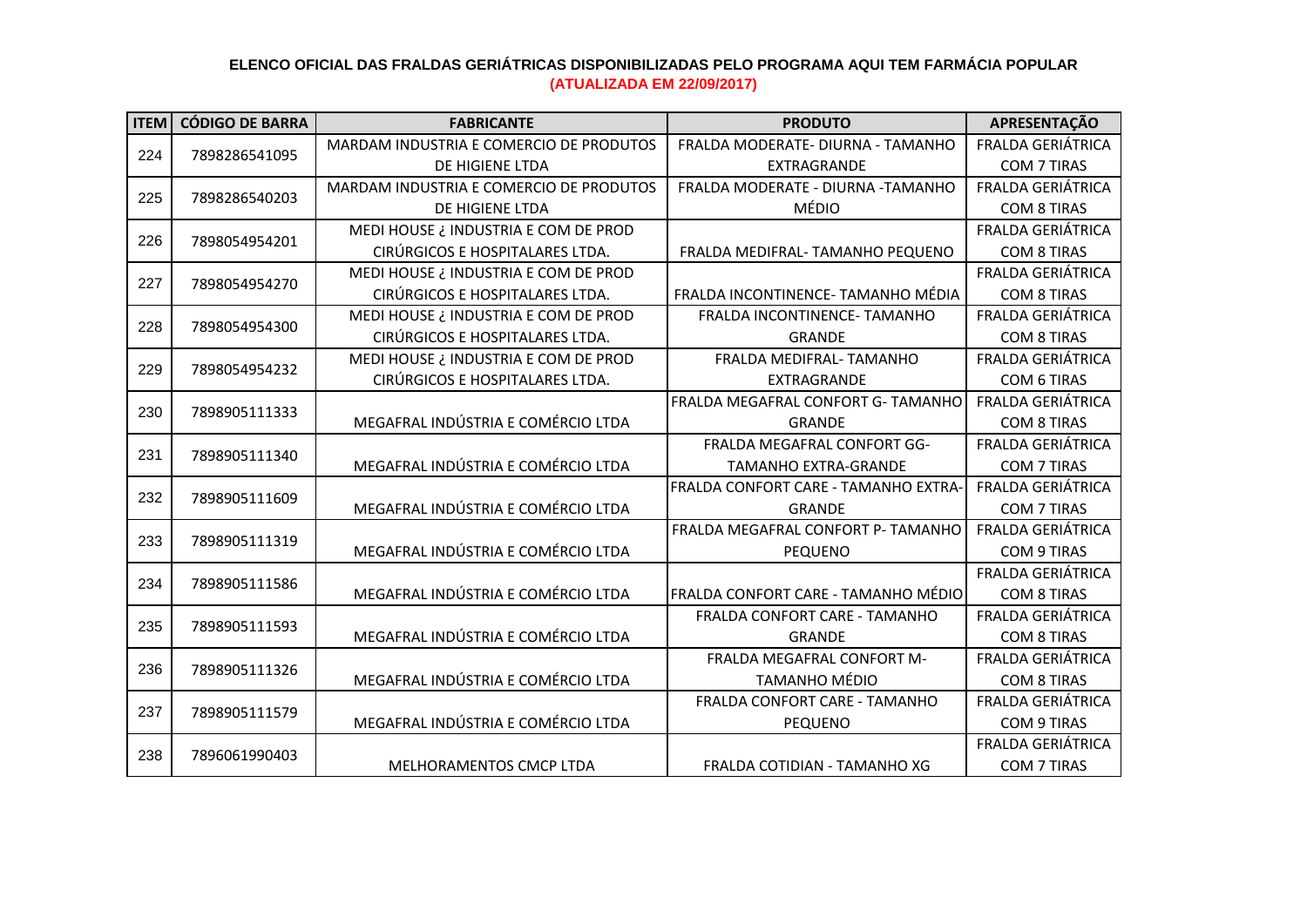| <b>ITEM</b> | <b>CÓDIGO DE BARRA</b> | <b>FABRICANTE</b>                          | <b>PRODUTO</b>                      | APRESENTAÇÃO             |
|-------------|------------------------|--------------------------------------------|-------------------------------------|--------------------------|
|             |                        |                                            | FRALDA COTIDIAN PLUS NOTURNA-       | <b>FRALDA GERIÁTRICA</b> |
| 239         | 7896061993046          | MELHORAMENTOS CMCP LTDA                    | <b>TAMANHO GRANDE</b>               | <b>COM 8 TIRAS</b>       |
|             |                        |                                            |                                     | FRALDA GERIÁTRICA        |
| 240         | 7806500773405          | MELHORAMENTOS CMCP LTDA                    | FRALDA COTIDIAN- TAMANHO MÉDIO      | <b>COM 8 TIRAS</b>       |
| 241         | 7896061990410          |                                            | FRALDA COTIDIAN PLUS NOTURNA-       | <b>FRALDA GERIÁTRICA</b> |
|             |                        | <b>MELHORAMENTOS CMCP LTDA</b>             | <b>TAMANHO XG</b>                   | <b>COM 7 TIRAS</b>       |
| 242         | 7896061993015          |                                            | FRALDA COTIDIAN PLUS NOTURNA-       | <b>FRALDA GERIÁTRICA</b> |
|             |                        | <b>MELHORAMENTOS CMCP LTDA</b>             | <b>TAMANHO MÉDIO</b>                | COM 9 TIRAS              |
| 243         | 7806500773603          |                                            |                                     | <b>FRALDA GERIÁTRICA</b> |
|             |                        | MELHORAMENTOS CMCP LTDA                    | FRALDA COTIDIAN- TAMANHO GRANDE     | <b>COM 8 TIRAS</b>       |
|             |                        |                                            |                                     |                          |
| 244         | 7898100320110          | MIDIZ INDÚSTRIA E COMÉRCIO DE FRALDAS LTDA | FRALDA KISSES - TAMANHO GRANDE      | FRALDA GERIÁTRICA        |
|             |                        |                                            |                                     | <b>COM 8 TIRAS</b>       |
|             |                        |                                            |                                     |                          |
| 245         | 7898100320103          | MIDIZ INDÚSTRIA E COMÉRCIO DE FRALDAS LTDA |                                     | <b>FRALDA GERIÁTRICA</b> |
|             |                        |                                            | FRALDA KISSES - TAMANHO MÉDIO       | <b>COM 8 TIRAS</b>       |
|             |                        |                                            |                                     |                          |
| 246         | 7898100320578          | MIDIZ INDÚSTRIA E COMÉRCIO DE FRALDAS LTDA |                                     | FRALDA GERIÁTRICA        |
|             |                        |                                            | FRALDA KISSES - TAMANHO PEQUENO     | <b>COM 8 TIRAS</b>       |
| 247         | 7896104995754          |                                            | FRALDA MILI VITA - TAMANHO          | FRALDA GERIÁTRICA        |
|             |                        | MILI S.A.                                  | <b>EXTRAGRANDE</b>                  | <b>COM 7 TIRAS</b>       |
| 248         | 7896104995761          |                                            |                                     | <b>FRALDA GERIÁTRICA</b> |
|             |                        | MILI S.A.                                  | FRALDA MILI VITA - TAMANHO GRANDE   | <b>COM 8 TIRAS</b>       |
| 249         | 7896104995105          |                                            | FRALDA MILI VITA - PEQUENO- TAMANHO | <b>FRALDA GERIÁTRICA</b> |
|             |                        | MILI S.A.                                  | <b>PEQUENO</b>                      | COM 10 TIRAS             |
| 250         | 7896104995778          |                                            |                                     | FRALDA GERIÁTRICA        |
|             |                        | MILI S.A.                                  | FRALDA MILI VITA - TAMANHO MÉDIO    | <b>COM 9 TIRAS</b>       |
| 251         | 7898937840027          | ORIGINAL MASTER FABRICA DE FRALDAS E       | FRALDA ORIGINAL MASTER- TAMANHO     | <b>FRALDA GERIÁTRICA</b> |
|             |                        | MATERIAS DESCARTAVEIS LTDA                 | <b>MÉDIO</b>                        | <b>COM 8 TIRAS</b>       |
| 252         | 7898937840034          | ORIGINAL MASTER FABRICA DE FRALDAS E       | FRALDA ORIGINAL MASTER- TAMANHO     | <b>FRALDA GERIÁTRICA</b> |
|             |                        | MATERIAS DESCARTAVEIS LTDA                 | <b>GRANDE</b>                       | <b>COM 8 TIRAS</b>       |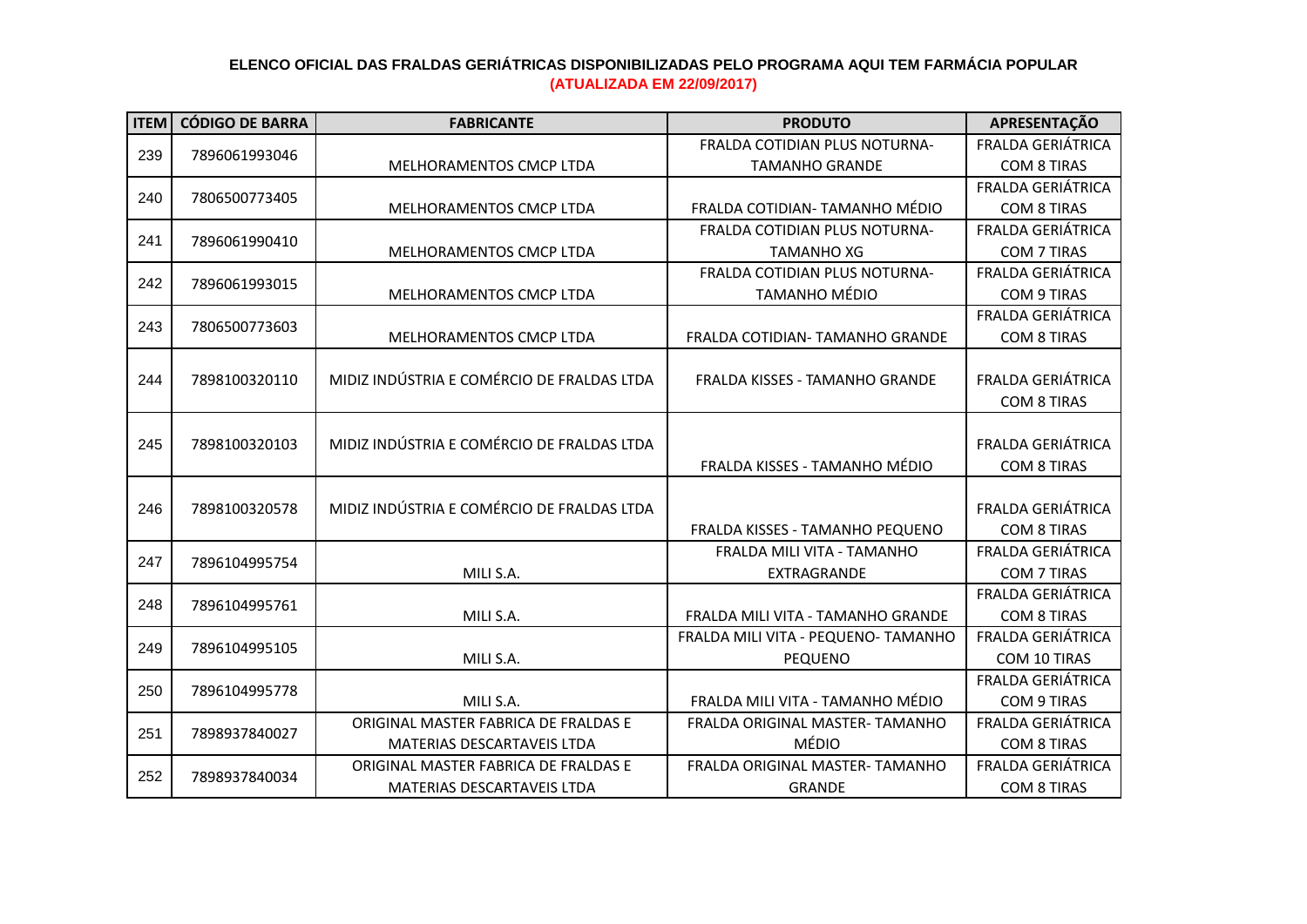| <b>ITEM</b> | <b>CÓDIGO DE BARRA</b>                                                                                                                                                                                                                                                                                                                       | <b>FABRICANTE</b>                          | <b>PRODUTO</b>                                                                                                                                                                                                                                                                                                                                                                                                                                | APRESENTAÇÃO             |
|-------------|----------------------------------------------------------------------------------------------------------------------------------------------------------------------------------------------------------------------------------------------------------------------------------------------------------------------------------------------|--------------------------------------------|-----------------------------------------------------------------------------------------------------------------------------------------------------------------------------------------------------------------------------------------------------------------------------------------------------------------------------------------------------------------------------------------------------------------------------------------------|--------------------------|
|             |                                                                                                                                                                                                                                                                                                                                              |                                            |                                                                                                                                                                                                                                                                                                                                                                                                                                               | <b>FRALDA GERIÁTRICA</b> |
| 253         | 7898172340047                                                                                                                                                                                                                                                                                                                                | PARENTEX INDÚSTRIA E COMÉRCIO LTDA         | FRALDA SEVEN MASTER- TAMANHO MÉDIO                                                                                                                                                                                                                                                                                                                                                                                                            | <b>COM 8 TIRAS</b>       |
|             |                                                                                                                                                                                                                                                                                                                                              |                                            | FRALDA SEVEN MASTER-TAMANHO                                                                                                                                                                                                                                                                                                                                                                                                                   | <b>FRALDA GERIÁTRICA</b> |
|             |                                                                                                                                                                                                                                                                                                                                              | PARENTEX INDÚSTRIA E COMÉRCIO LTDA         | <b>GRANDE</b>                                                                                                                                                                                                                                                                                                                                                                                                                                 | <b>COM 8 TIRAS</b>       |
|             |                                                                                                                                                                                                                                                                                                                                              |                                            | FRALDA SEVEN MASTER- TAMANHO                                                                                                                                                                                                                                                                                                                                                                                                                  | <b>FRALDA GERIÁTRICA</b> |
|             |                                                                                                                                                                                                                                                                                                                                              | PARENTEX INDÚSTRIA E COMÉRCIO LTDA         | <b>PEQUENO</b>                                                                                                                                                                                                                                                                                                                                                                                                                                | COM 10 TIRAS             |
|             |                                                                                                                                                                                                                                                                                                                                              |                                            | FRALDA SEVEN MASTER- TAMANHO EXTRA-                                                                                                                                                                                                                                                                                                                                                                                                           | <b>FRALDA GERIÁTRICA</b> |
|             |                                                                                                                                                                                                                                                                                                                                              | PARENTEX INDÚSTRIA E COMÉRCIO LTDA         | <b>GRANDE</b>                                                                                                                                                                                                                                                                                                                                                                                                                                 | <b>COM 7 TIRAS</b>       |
|             |                                                                                                                                                                                                                                                                                                                                              | PROTDESC DO BRASIL IMPORTAÇÃO E EXPORTAÇÃO | FRALDA PROTFRAL PREMIUM-TAMANHO                                                                                                                                                                                                                                                                                                                                                                                                               | <b>FRALDA GERIÁTRICA</b> |
|             |                                                                                                                                                                                                                                                                                                                                              | LTDA.                                      | <b>GRANDE - NOTURNO</b>                                                                                                                                                                                                                                                                                                                                                                                                                       | <b>COM 8 TIRAS</b>       |
|             |                                                                                                                                                                                                                                                                                                                                              | PROTDESC DO BRASIL IMPORTAÇÃO E EXPORTAÇÃO | FRALDA PROTFRAL PREMIUM-TAMANHO                                                                                                                                                                                                                                                                                                                                                                                                               | FRALDA GERIÁTRICA        |
|             |                                                                                                                                                                                                                                                                                                                                              | LTDA.                                      | MÉDIO - NOTURNO                                                                                                                                                                                                                                                                                                                                                                                                                               | COM 10 TIRAS             |
|             |                                                                                                                                                                                                                                                                                                                                              | PROTDESC DO BRASIL IMPORTAÇÃO E EXPORTAÇÃO | FRALDA PROTFRAL PLUS- TAMANHO                                                                                                                                                                                                                                                                                                                                                                                                                 | <b>FRALDA GERIÁTRICA</b> |
|             |                                                                                                                                                                                                                                                                                                                                              | LTDA.                                      | <b>GRANDE</b><br>FRALDA PROTFRAL PLUS- TAMANHO MÉDIO<br>LTDA.<br>FRALDA PROTFRAL PLUS- TAMANHO EXTRA-<br>LTDA.<br><b>GRANDE</b><br>FRALDA PROTFRAL PREMIUM-TAMANHO<br>LTDA.<br><b>EXTRA-GRANDE - NOTURNO</b><br>FRALDA BIG ROGER PLUS- TAMANHO<br><b>GRANDE</b><br>FRALDA BIG ROGER - TAMANHO MÉDIO<br>FRALDA BIG ROGER PLUS- TAMANHO<br>MÉDIO<br>FRALDA BIG ROGER PLUS - TAMANHO<br>EXTRA-GRANDE<br><b>FRALDA BIG ROGER - TAMANHO GRANDE</b> | <b>COM 8 TIRAS</b>       |
|             |                                                                                                                                                                                                                                                                                                                                              | PROTDESC DO BRASIL IMPORTAÇÃO E EXPORTAÇÃO |                                                                                                                                                                                                                                                                                                                                                                                                                                               | <b>FRALDA GERIÁTRICA</b> |
|             |                                                                                                                                                                                                                                                                                                                                              |                                            |                                                                                                                                                                                                                                                                                                                                                                                                                                               | COM 10 TIRAS             |
|             |                                                                                                                                                                                                                                                                                                                                              | PROTDESC DO BRASIL IMPORTAÇÃO E EXPORTAÇÃO |                                                                                                                                                                                                                                                                                                                                                                                                                                               | <b>FRALDA GERIÁTRICA</b> |
|             |                                                                                                                                                                                                                                                                                                                                              |                                            |                                                                                                                                                                                                                                                                                                                                                                                                                                               | COM 7 TIRAS              |
|             |                                                                                                                                                                                                                                                                                                                                              | PROTDESC DO BRASIL IMPORTAÇÃO E EXPORTAÇÃO |                                                                                                                                                                                                                                                                                                                                                                                                                                               | FRALDA GERIÁTRICA        |
|             |                                                                                                                                                                                                                                                                                                                                              |                                            |                                                                                                                                                                                                                                                                                                                                                                                                                                               | COM 7 TIRAS              |
|             |                                                                                                                                                                                                                                                                                                                                              | ROGER DO BRASIL INDUSTRIA DE COSMETICOS E  |                                                                                                                                                                                                                                                                                                                                                                                                                                               | <b>FRALDA GERIÁTRICA</b> |
|             |                                                                                                                                                                                                                                                                                                                                              | PRODUTOS DE HIGIENE PESSOAL                |                                                                                                                                                                                                                                                                                                                                                                                                                                               | <b>COM 8 TIRAS</b>       |
|             |                                                                                                                                                                                                                                                                                                                                              | ROGER DO BRASIL INDUSTRIA DE COSMETICOS E  |                                                                                                                                                                                                                                                                                                                                                                                                                                               | <b>FRALDA GERIÁTRICA</b> |
|             |                                                                                                                                                                                                                                                                                                                                              | PRODUTOS DE HIGIENE PESSOAL                |                                                                                                                                                                                                                                                                                                                                                                                                                                               | <b>COM 9 TIRAS</b>       |
|             |                                                                                                                                                                                                                                                                                                                                              | ROGER DO BRASIL INDUSTRIA DE COSMETICOS E  |                                                                                                                                                                                                                                                                                                                                                                                                                                               | FRALDA GERIÁTRICA        |
|             |                                                                                                                                                                                                                                                                                                                                              | PRODUTOS DE HIGIENE PESSOAL                |                                                                                                                                                                                                                                                                                                                                                                                                                                               | <b>COM 9 TIRAS</b>       |
|             |                                                                                                                                                                                                                                                                                                                                              | ROGER DO BRASIL INDUSTRIA DE COSMETICOS E  |                                                                                                                                                                                                                                                                                                                                                                                                                                               | FRALDA GERIÁTRICA        |
|             |                                                                                                                                                                                                                                                                                                                                              | PRODUTOS DE HIGIENE PESSOAL                |                                                                                                                                                                                                                                                                                                                                                                                                                                               | <b>COM 7 TIRAS</b>       |
|             | 254<br>7898172340054<br>255<br>7898172340030<br>256<br>7898172340573<br>257<br>7898467286357<br>258<br>7898467282007<br>259<br>7898467286456<br>7898467282014<br>260<br>261<br>7898467286463<br>262<br>7898467286364<br>263<br>7898138781853<br>264<br>7898138781860<br>265<br>7898138781846<br>7898138782188<br>266<br>267<br>7898138781877 | ROGER DO BRASIL INDUSTRIA DE COSMETICOS E  |                                                                                                                                                                                                                                                                                                                                                                                                                                               | FRALDA GERIÁTRICA        |
|             |                                                                                                                                                                                                                                                                                                                                              | PRODUTOS DE HIGIENE PESSOAL                |                                                                                                                                                                                                                                                                                                                                                                                                                                               | <b>COM 8 TIRAS</b>       |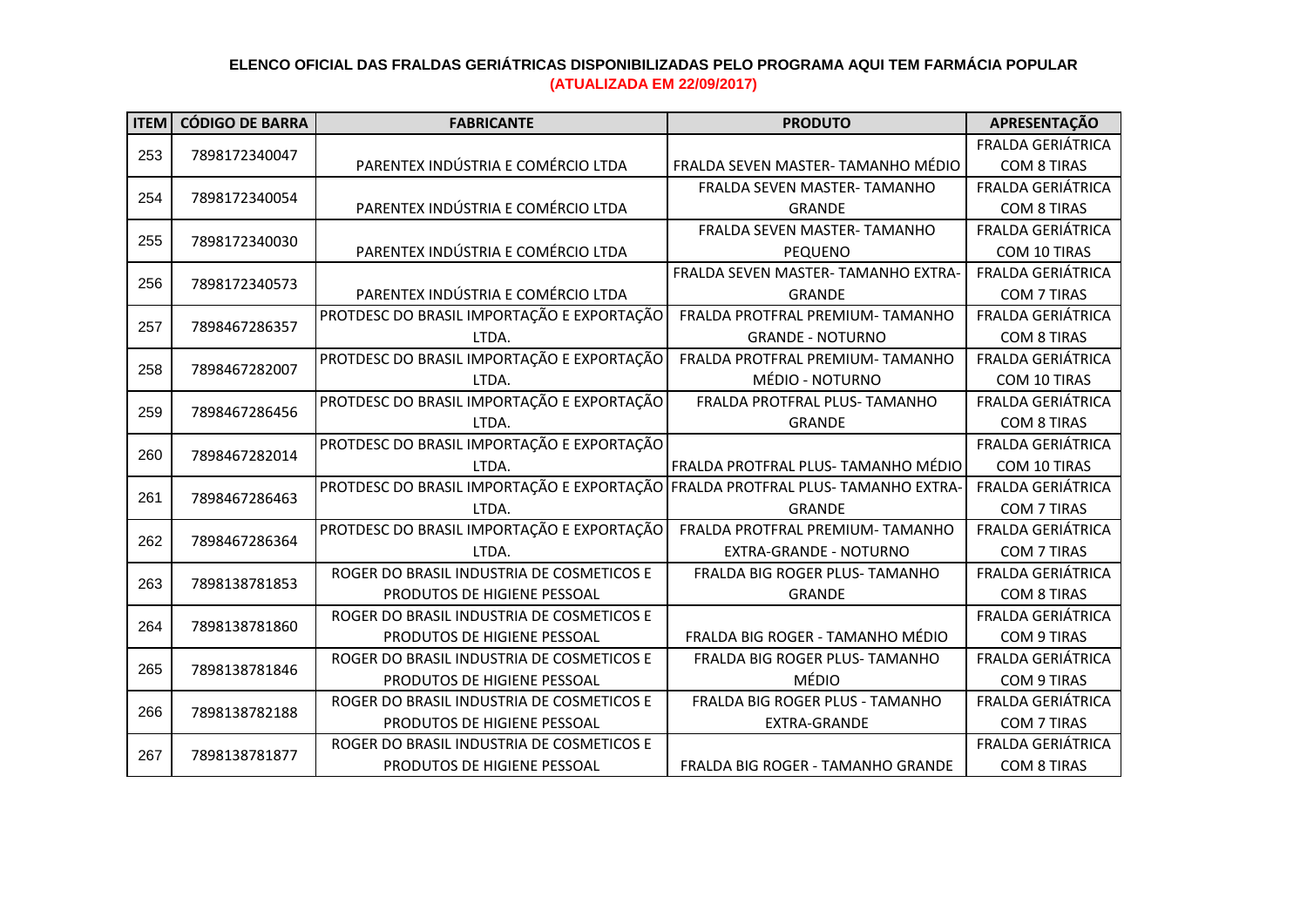| <b>ITEM</b> | <b>CÓDIGO DE BARRA</b> | <b>FABRICANTE</b>                          | <b>PRODUTO</b>                           | APRESENTAÇÃO             |
|-------------|------------------------|--------------------------------------------|------------------------------------------|--------------------------|
| 268         |                        | ROGER DO BRASIL INDUSTRIA DE COSMETICOS E  | <b>FRALDA BIG ROGER - TAMANHO EXTRA-</b> | FRALDA GERIÁTRICA        |
|             | 7898138782195          | PRODUTOS DE HIGIENE PESSOAL                | <b>GRANDE</b>                            | COM 7 TIRAS              |
| 269         | 7896770900014          |                                            | FRALDA BIOFRAL NOITE E DIA PREMIUM -     | <b>FRALDA GERIÁTRICA</b> |
|             |                        | SCA DO BRASIL INDÚSTRIA E COMÉRCIO LTDA    | <b>TAMANHO GRANDE</b>                    | COM 7 TIRAS              |
| 270         | 7896770900090          |                                            | FRALDA BIOFRAL CONFORT PLUS -            | <b>FRALDA GERIÁTRICA</b> |
|             |                        | SCA DO BRASIL INDÚSTRIA E COMÉRCIO LTDA    | <b>TAMANHO PEQUENO</b>                   | COM 12 TIRAS             |
| 271         | 7896770900021          |                                            | FRALDA BIOFRAL CONFORT PLUS -            | <b>FRALDA GERIÁTRICA</b> |
|             |                        | SCA DO BRASIL INDÚSTRIA E COMÉRCIO LTDA    | <b>TAMANHO GRANDE</b>                    | <b>COM 8 TIRAS</b>       |
| 272         | 7896770900076          |                                            | FRALDA BIOFRAL NOITE E DIA PREMIUM -     | <b>FRALDA GERIÁTRICA</b> |
|             |                        | SCA DO BRASIL INDÚSTRIA E COMÉRCIO LTDA    | <b>TAMANHO PEQUENO</b>                   | COM 10 TIRAS             |
| 273         | 7896770900069          |                                            | FRALDA BIOFRAL NOITE E DIA PREMIUM -     | <b>FRALDA GERIÁTRICA</b> |
|             |                        | SCA DO BRASIL INDÚSTRIA E COMÉRCIO LTDA    | TAMANHO MÉDIO                            | <b>COM 8 TIRAS</b>       |
|             |                        |                                            |                                          | FRALDA GERIÁTRICA        |
|             | 274<br>7896770900656   | SCA DO BRASIL INDÚSTRIA E COMÉRCIO LTDA    | FRALDA TENA SLIP - TAMANHO GRANDE        | <b>COM 7 TIRAS</b>       |
| 275         | 7896770900564          |                                            |                                          | <b>FRALDA GERIÁTRICA</b> |
|             |                        | SCA DO BRASIL INDÚSTRIA E COMÉRCIO LTDA    | FRALDA TENA SLIP - TAMANHO MÉDIO         | <b>COM 7 TIRAS</b>       |
| 276         | 7896770900083          |                                            | FRALDA BIOFRAL CONFORT PLUS -            | <b>FRALDA GERIÁTRICA</b> |
|             |                        | SCA DO BRASIL INDÚSTRIA E COMÉRCIO LTDA    | <b>TAMANHO MÉDIO</b>                     | COM 10 TIRAS             |
| 277         | 7896770900045          |                                            | FRALDA BIOFRAL NOITE E DIA PREMIUM -     | FRALDA GERIÁTRICA        |
|             |                        | SCA DO BRASIL INDÚSTRIA E COMÉRCIO LTDA    | <b>TAMANHO EXTRA GRANDE</b>              | COM 7 TIRAS              |
| 278         | 7896770900540          |                                            | <b>FRALDA BIOFRAL CONFORT PLUS -</b>     | <b>FRALDA GERIÁTRICA</b> |
|             |                        | SCA DO BRASIL INDÚSTRIA E COMÉRCIO LTDA    | <b>TAMANHO EXTRA GRANDE</b>              | COM 7 TIRAS              |
| 279         | 7898902599059          | SUPRAGEL DE MARICÁ INDÚSTRIA E COMÉRCIO DE | FRALDA HIPER SECA GG- TAMANHO EXTRA-     | <b>FRALDA GERIÁTRICA</b> |
|             |                        | DESCARTÁVEIS LTDA.                         | <b>GRANDE</b>                            | <b>COM 8 TIRAS</b>       |
| 280         | 7898902599028          | SUPRAGEL DE MARICÁ INDÚSTRIA E COMÉRCIO DE |                                          | <b>FRALDA GERIÁTRICA</b> |
|             |                        | DESCARTÁVEIS LTDA.                         | FRALDA HIPER SECA G- TAMANHO GRANDE      | <b>COM 8 TIRAS</b>       |
| 281         | 7898902599066          | SUPRAGEL DE MARICÁ INDÚSTRIA E COMÉRCIO DE | <b>FRALDA HIPER SECA NOTURNA M-</b>      | <b>FRALDA GERIÁTRICA</b> |
|             |                        | DESCARTÁVEIS LTDA.                         | TAMANHO MÉDIO NOTURNO                    | <b>COM 8 TIRAS</b>       |
| 282         | 7898902599011          | SUPRAGEL DE MARICÁ INDÚSTRIA E COMÉRCIO DE |                                          | <b>FRALDA GERIÁTRICA</b> |
|             |                        | DESCARTÁVEIS LTDA.                         | FRALDA HIPER SECA M- TAMANHO MÉDIO       | <b>COM 9 TIRAS</b>       |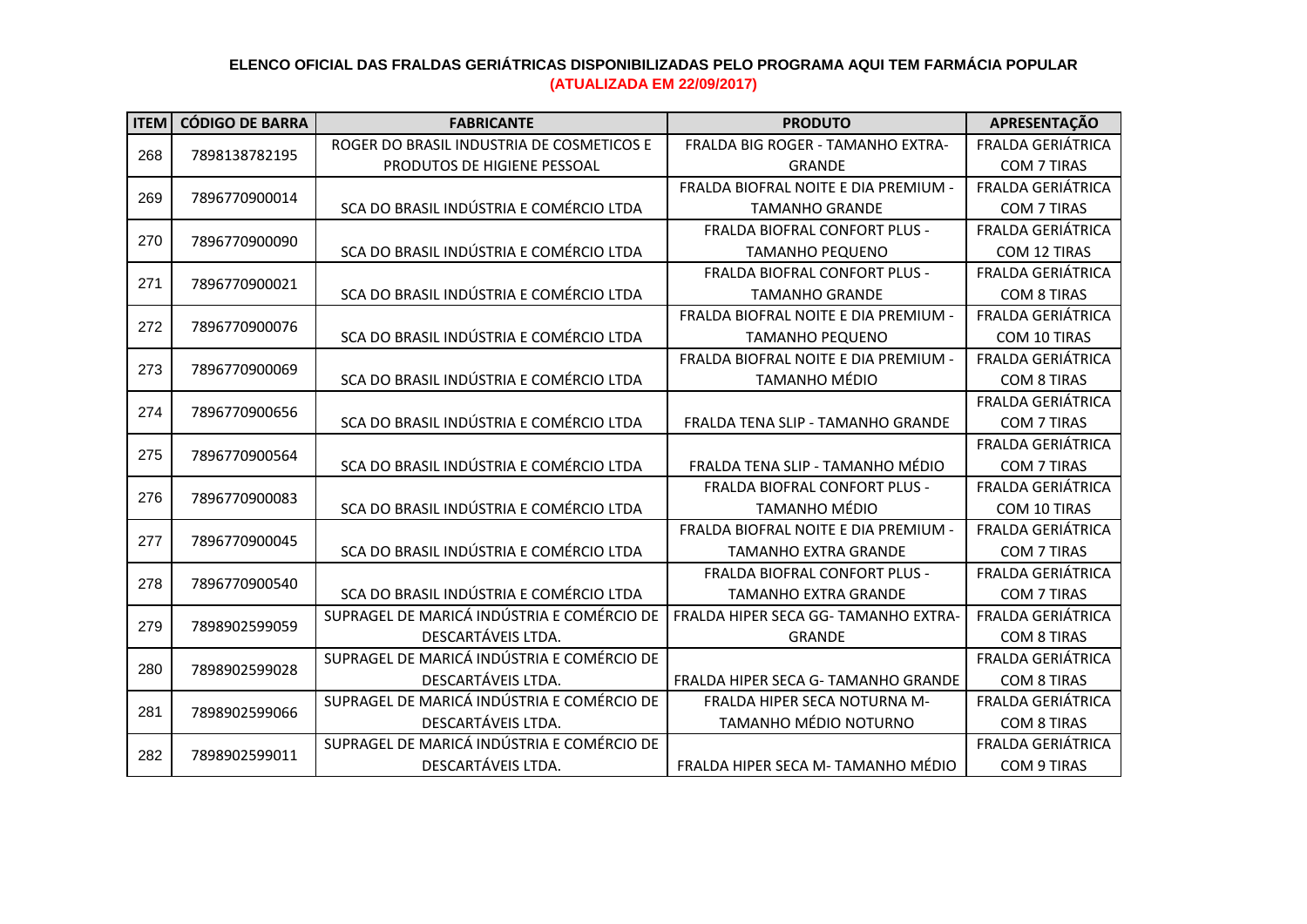| <b>ITEM</b> | <b>CÓDIGO DE BARRA</b> | <b>FABRICANTE</b>                          | <b>PRODUTO</b>                                                                                                                                                                                                                                                                                                                                                                                                                                                   | APRESENTAÇÃO             |
|-------------|------------------------|--------------------------------------------|------------------------------------------------------------------------------------------------------------------------------------------------------------------------------------------------------------------------------------------------------------------------------------------------------------------------------------------------------------------------------------------------------------------------------------------------------------------|--------------------------|
| 283         |                        | SUPRAGEL DE MARICÁ INDÚSTRIA E COMÉRCIO DE | <b>FRALDA HIPER SECA NOTURNA G-</b>                                                                                                                                                                                                                                                                                                                                                                                                                              | <b>FRALDA GERIÁTRICA</b> |
|             | 7898902599073          | DESCARTÁVEIS LTDA.                         | <b>TAMANHO GRANDE NOTURNO</b>                                                                                                                                                                                                                                                                                                                                                                                                                                    | <b>COM 7 TIRAS</b>       |
|             |                        |                                            |                                                                                                                                                                                                                                                                                                                                                                                                                                                                  | <b>FRALDA GERIÁTRICA</b> |
| 284         | 7894994000633          | TECNICARE INDÚSTRIA E COMÉRCIO LTDA        | FRALDA QUALY LIFE- TAMANHO GRANDE                                                                                                                                                                                                                                                                                                                                                                                                                                | <b>COM 8 TIRAS</b>       |
| 285         |                        |                                            |                                                                                                                                                                                                                                                                                                                                                                                                                                                                  | <b>FRALDA GERIÁTRICA</b> |
|             | 7894994000626          | TECNICARE INDÚSTRIA E COMÉRCIO LTDA        | FRALDA QUALY LIFE- TAMANHO MÉDIO                                                                                                                                                                                                                                                                                                                                                                                                                                 | <b>COM 8 TIRAS</b>       |
| 286         | 7896104605110          | TOPFRAL IND. COM. DE PRODUTOS HIGIÊNICOS   |                                                                                                                                                                                                                                                                                                                                                                                                                                                                  | <b>FRALDA GERIÁTRICA</b> |
|             |                        | LTDA.                                      | FRALDA ADULTCARE - TAMANHO GRANDE                                                                                                                                                                                                                                                                                                                                                                                                                                | <b>COM 8 TIRAS</b>       |
| 287         | 7898905915023          | TOPFRAL IND. COM. DE PRODUTOS HIGIÊNICOS   | FRALDA SUPER GERIÁTRICO CONFORT -                                                                                                                                                                                                                                                                                                                                                                                                                                | FRALDA GERIÁTRICA        |
|             |                        | LTDA.                                      | <b>TAMANHO MÉDIO</b>                                                                                                                                                                                                                                                                                                                                                                                                                                             | <b>COM 8 TIRAS</b>       |
| 288         | 7898905915030          | TOPFRAL IND. COM. DE PRODUTOS HIGIÊNICOS   | FRALDA SUPER GERIÁTRICO CONFORT -                                                                                                                                                                                                                                                                                                                                                                                                                                | FRALDA GERIÁTRICA        |
|             |                        | LTDA.                                      | <b>TAMANHO GRANDE</b>                                                                                                                                                                                                                                                                                                                                                                                                                                            | <b>COM 8 TIRAS</b>       |
| 289         | 7896104605264          | TOPFRAL IND. COM. DE PRODUTOS HIGIÊNICOS   | FRALDA ADULTCARE- TAMANHO                                                                                                                                                                                                                                                                                                                                                                                                                                        | <b>FRALDA GERIÁTRICA</b> |
|             |                        | LTDA.                                      | EXTRAGRANDE<br>FRALDA ADULTCARE - TAMANHO MÉDIO<br>LTDA.<br>FRALDA SUPER GERIÁTRICO CONFORT -<br><b>TAMANHO EXTRA GRANDE</b><br>LTDA.<br>FRALDA ADULTCARE PREMIUM - TAMANHO<br><b>EXTRA GRANDE</b><br>FRALDA ADULTCARE PREMIUM - TAMANHO<br><b>GRANDE</b><br>FRALDA ADULTCARE PREMIUM - TAMANHO<br>MÉDIO<br>FRALDA ADULTCARE - TAMANHO GRANDE -<br>PACOTE ECONÔMICO<br>FRALDA ADULTCARE - TAMANHO MÉDIO -<br>PACOTE ECONÔMICO<br>FRALDA COMODIDAD-TAMANHO GRANDE | <b>COM 7 TIRAS</b>       |
| 290         | 7896104605127          | TOPFRAL IND. COM. DE PRODUTOS HIGIÊNICOS   |                                                                                                                                                                                                                                                                                                                                                                                                                                                                  | <b>FRALDA GERIÁTRICA</b> |
|             |                        |                                            |                                                                                                                                                                                                                                                                                                                                                                                                                                                                  | COM 10 TIRAS             |
|             | 291<br>7896104605295   | TOPFRAL IND. COM. DE PRODUTOS HIGIÊNICOS   |                                                                                                                                                                                                                                                                                                                                                                                                                                                                  | <b>FRALDA GERIÁTRICA</b> |
|             |                        |                                            |                                                                                                                                                                                                                                                                                                                                                                                                                                                                  | <b>COM 7 TIRAS</b>       |
| 292         | 7896104605332          | TOPFRAL INDÚSTRIA E COMÉRCIO DE PRODUTOS   |                                                                                                                                                                                                                                                                                                                                                                                                                                                                  | <b>FRALDA GERIÁTRICA</b> |
|             |                        | HIGIÊNICOS LTDA - EPP                      |                                                                                                                                                                                                                                                                                                                                                                                                                                                                  | <b>COM 7 TIRAS</b>       |
| 293         | 7896104605318          | TOPFRAL INDÚSTRIA E COMÉRCIO DE PRODUTOS   |                                                                                                                                                                                                                                                                                                                                                                                                                                                                  | <b>FRALDA GERIÁTRICA</b> |
|             |                        | HIGIÊNICOS LTDA - EPP                      |                                                                                                                                                                                                                                                                                                                                                                                                                                                                  | <b>COM 8 TIRAS</b>       |
| 294         | 7896104605325          | TOPFRAL INDÚSTRIA E COMÉRCIO DE PRODUTOS   |                                                                                                                                                                                                                                                                                                                                                                                                                                                                  | <b>FRALDA GERIÁTRICA</b> |
|             |                        | HIGIÊNICOS LTDA - EPP                      |                                                                                                                                                                                                                                                                                                                                                                                                                                                                  | COM 10 TIRAS             |
| 295         | 7896104605363          | TOPFRAL INDÚSTRIA E COMÉRCIO DE PRODUTOS   |                                                                                                                                                                                                                                                                                                                                                                                                                                                                  | <b>FRALDA GERIÁTRICA</b> |
|             |                        | HIGIÊNICOS LTDA - EPP                      |                                                                                                                                                                                                                                                                                                                                                                                                                                                                  | COM 24 TIRAS             |
| 296         | 7896104605356          | TOPFRAL INDÚSTRIA E COMÉRCIO DE PRODUTOS   |                                                                                                                                                                                                                                                                                                                                                                                                                                                                  | FRALDA GERIÁTRICA        |
|             |                        | HIGIÊNICOS LTDA - EPP                      |                                                                                                                                                                                                                                                                                                                                                                                                                                                                  | COM 26 TIRAS             |
| 297         | 7898303553728          |                                            |                                                                                                                                                                                                                                                                                                                                                                                                                                                                  | <b>FRALDA GERIÁTRICA</b> |
|             |                        | VIVER BEM INDUSTRIA E COMERCIO LTDA        |                                                                                                                                                                                                                                                                                                                                                                                                                                                                  | <b>COM 8 TIRAS</b>       |